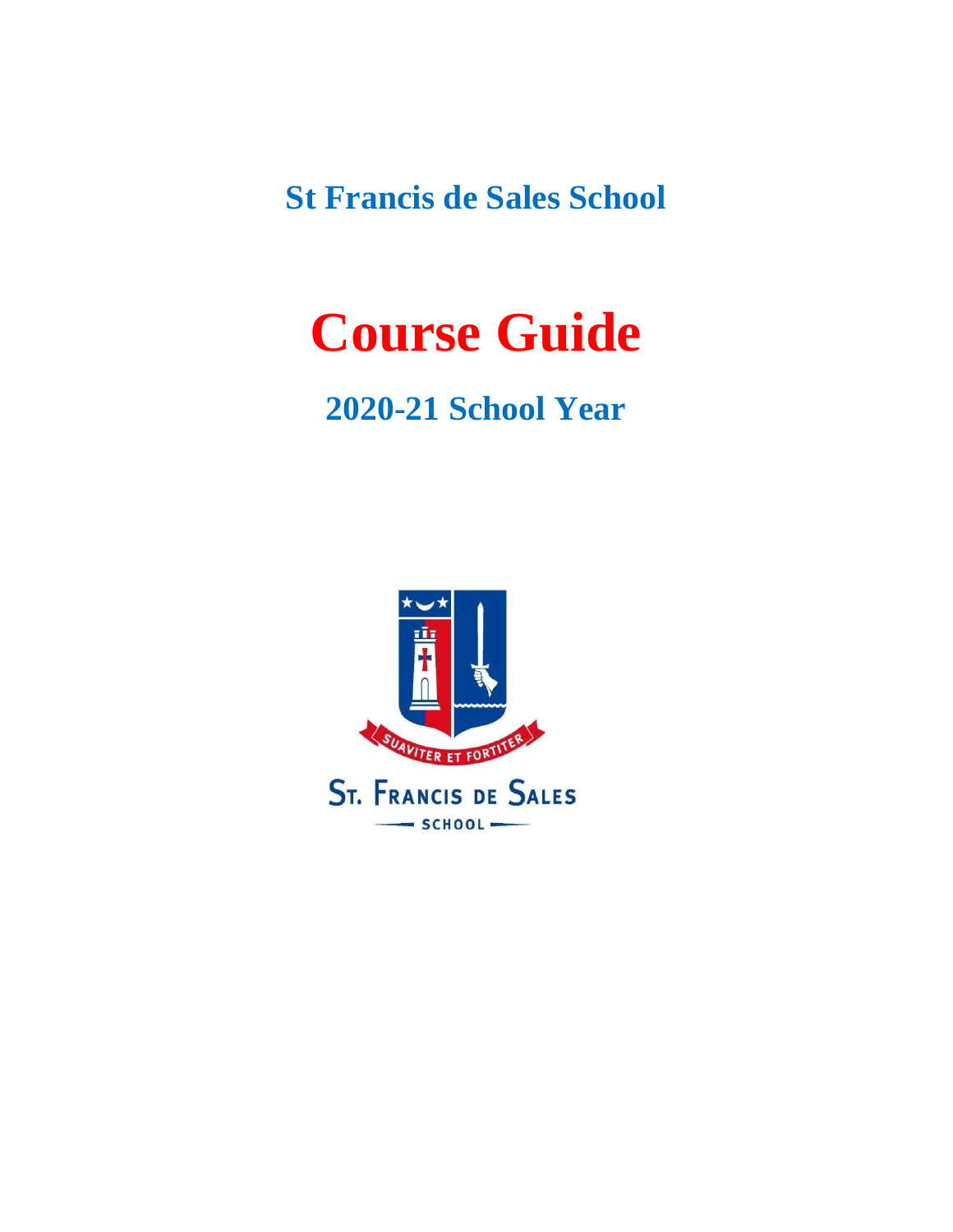#### **General Requirements for Graduation**

|                                                                                              | <b>Minimum Credits</b> |
|----------------------------------------------------------------------------------------------|------------------------|
| <b>Theology</b>                                                                              | 4.0                    |
| <b>English</b>                                                                               | 4.0                    |
| <b>Social Studies</b><br>(American Government, World History, and American History required) | 3.0                    |
| <b>Mathematics</b>                                                                           | 4.0                    |
| <b>Computer Science</b>                                                                      | 0.5                    |
| <b>Science</b>                                                                               | 4.0                    |
| <b>Foreign Language</b>                                                                      | 2.0                    |
| <b>Fine Arts</b>                                                                             | 1.0                    |
| <b>Health &amp; Physical Education</b>                                                       | 1.25                   |
| <b>Minimum Electives</b>                                                                     | 1.75                   |
| Min Total Credits                                                                            | 25.75                  |

- In addition, 30 hours of Christian services are required both senior and junior years. Twenty (20) hours are required both freshman and sophomore years for a total of a minimum of 100 hours.
- Participation in an approved retreat is required during junior or senior year.
- Two years of a foreign language is required, but three years or more is highly recommended.
- Participation in one season of a sport can be substituted for 0.25 units of physical education at level 3.
- An equivalent of 28 (7 periods x 4 years) semesters of credited coursework is required.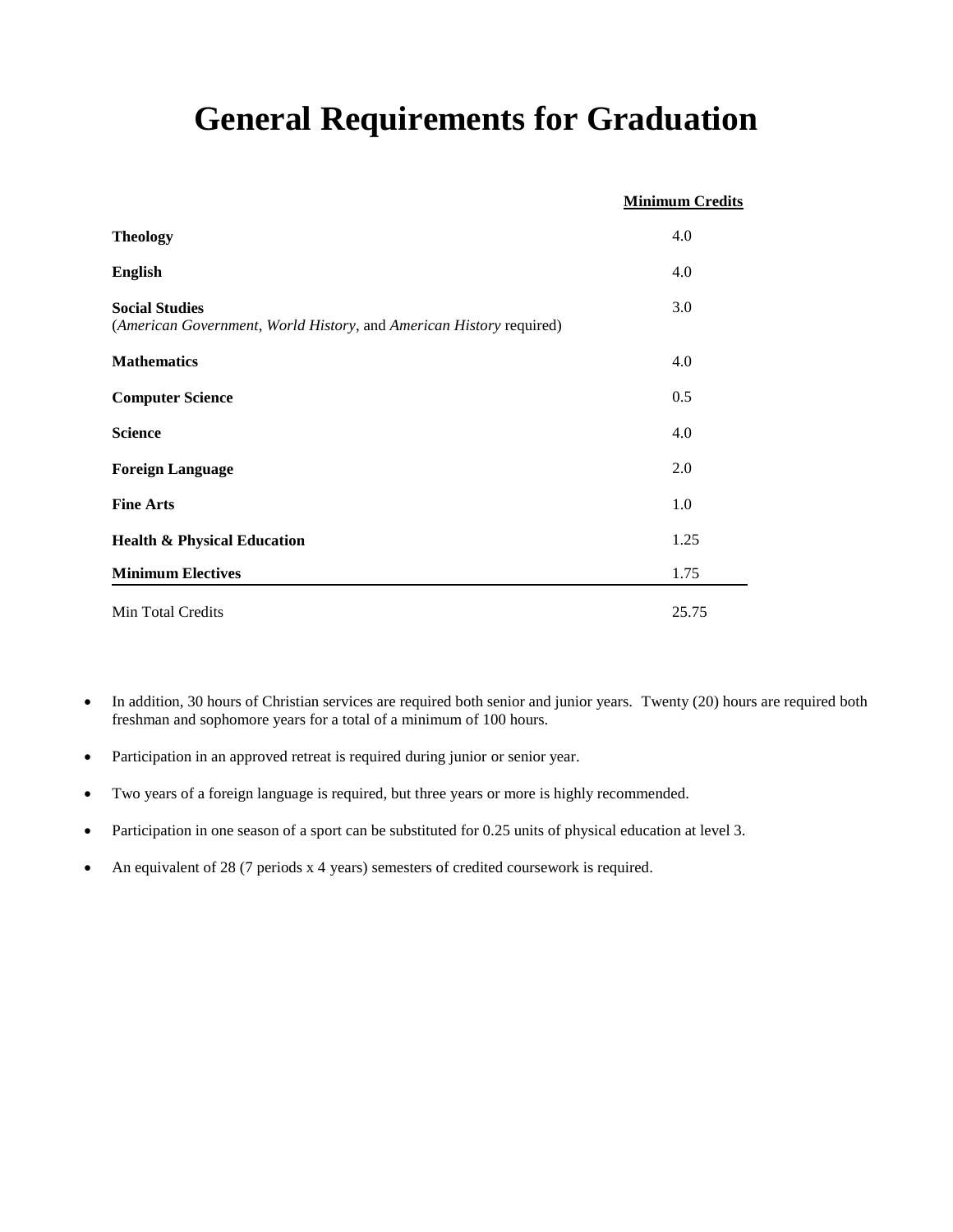#### **Theology**

| <b>Theology 7</b><br>Grade $(s)$ : 7<br><b>Full Year Course</b>                      | <b>Doctrine:</b> Students will learn that God, reveals Himself through Jesus. Students will learn about the<br>Blessed Trinity, Mary, the Saints, Angels and Last Things.<br>Morality: Students will learn the principle "The Dignity of the Human Person," living a virtuous life,<br>decision making and conscience, sin and its types, reconciliation and forgiveness, the Ten Commandment &<br>Beatitudes, the Works of Mercy (Corporal & Spiritual).<br><b>Scripture:</b> Students will study both Old Testament & New Testament know the sources and nature of<br>scripture, literary forms, locate and identify Scripture passages, significant persons, events and parables.<br>Worship & Prayer: Students will know the term Liturgy, learn the parts of the Liturgy, the Liturgical Year<br>and vessels and vestments. Students will learn about prayer in the Catholic Christian Tradition. (Current<br>Course of Study in the Diocese of Toledo is under review and revision) |
|--------------------------------------------------------------------------------------|-------------------------------------------------------------------------------------------------------------------------------------------------------------------------------------------------------------------------------------------------------------------------------------------------------------------------------------------------------------------------------------------------------------------------------------------------------------------------------------------------------------------------------------------------------------------------------------------------------------------------------------------------------------------------------------------------------------------------------------------------------------------------------------------------------------------------------------------------------------------------------------------------------------------------------------------------------------------------------------------|
| <b>Theology 8</b><br>Grade $(s)$ : 8<br><b>Full Year Course</b>                      | Catholic Social Justice Teaching (SJ): SJ is rooted in the Gospel of Jesus and the mission of the Church.<br>Know and apply the "The Life and Dignity of the Human Person" to situations along with historical<br>perspective of SJ.<br><b>Church History:</b> Students will learn the structure of the Church, the Church in Apostolic times, early<br>Church and leaders, the Early Middle Ages, Late Middle Ages, Reformation, $18^{th}\& 19^{th}$ centuries, $20^{th}$<br>century and Church in America, ecumenism and the Missionary Church.<br>Sacraments: Students will study the 7 sacraments of the Catholic Church-each sacrament with its minister,<br>matter & form, effects, responsibilities, Scriptural reference and historical development. The sacraments<br>are a meeting of Jesus and a means of receiving God's grace.                                                                                                                                               |
| <b>Christian Growth</b><br>Grade $(s)$ : 9<br>College Prep Scale<br>1.0 Credit       | This course gives students a general knowledge and appreciation of the Sacred Scriptures. Through their<br>study of the Bible they will come to encounter the living Word of God, Jesus Christ. In this course they will<br>learn about the Bible, authored by God through inspiration, and its value to people throughout the world.<br>The students will pay particular attention to the Gospels, where they may grow to know and love Jesus<br>Christ more personally.                                                                                                                                                                                                                                                                                                                                                                                                                                                                                                                 |
| <b>Ecclesiology</b><br>Grade $(s)$ : 10<br>College Prep Scale<br>0.5 Credit          | The purpose of this course is to help the students understand that in and through the Church they encounter<br>the living Jesus Christ. They will be introduced to the fact that the Church was founded by Christ through<br>the Apostles and is sustained by him through the Holy Spirit. The students will come to know that the<br>Church is the living Body of Christ today. This Body has both divine and human elements. In this course,<br>students will learn a bit about events in the life of the Church, and especially about the sacred nature of the<br>Church.                                                                                                                                                                                                                                                                                                                                                                                                              |
| <b>Salvation History</b><br>Grade $(s)$ : 10<br>College Prep Scale<br>0.5 Credit     | The purpose of this course is to help students understand all that God has done for us through his Son, Jesus<br>Christ. Through this course of study, students will learn that for all eternity, God has planned for us to share<br>eternal happiness with him, which is accomplished through the redemption Christ won for us. Students will<br>learn that they share in this redemption only in and through Jesus Christ. They will also be introduced to<br>what it means to be a disciple of Christ and what life as a disciple entails.                                                                                                                                                                                                                                                                                                                                                                                                                                             |
| <b>Sacraments and Prayer</b><br>Grade $(s)$ : 11<br>College Prep Scale<br>0.5 Credit | This course is designed to explore sacraments and prayer as fundamental religious concepts. It explores the<br>sacramental experience as it touches all aspects of a Christian's life. Individuals will be invited to see<br>sacraments as unique and radical opportunities to encounter God in personal and communal ways. The Roman<br>Catholic Sacraments will be explored as seven specific ways, among many, to come into contact with the<br>risen Jesus, thus enabling our encounter with God. With this understanding the student will be challenged to<br>live out the values of Jesus, be conscious of his personal role in the community, and realize the sacramental<br>moment• in his everyday life.                                                                                                                                                                                                                                                                         |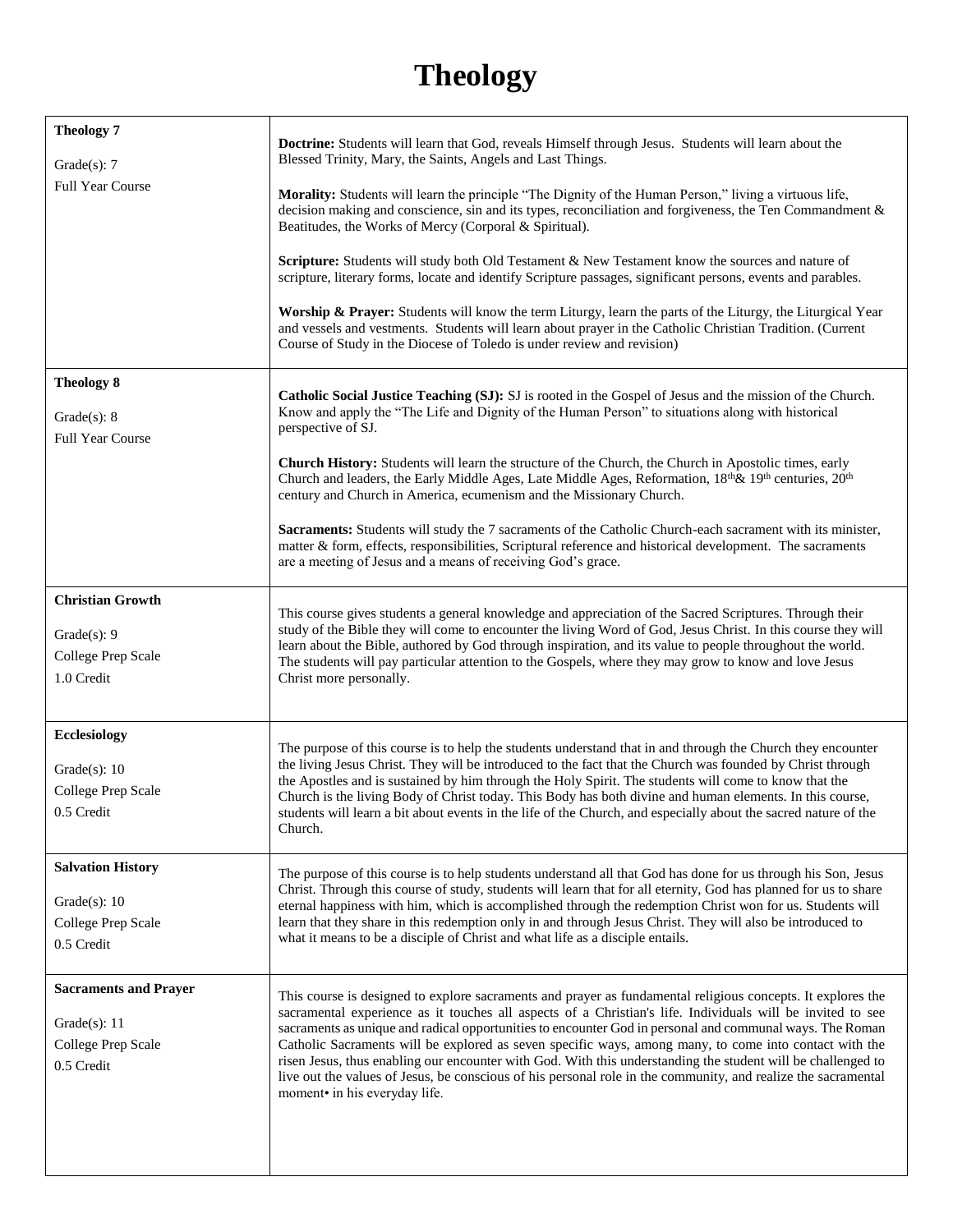| <b>Christian Morality</b><br>Grade $(s)$ : 11<br>College Prep Scale<br>0.5 Credit   | The purpose of this class is to help students understand that it is only through Christ that they can fully live<br>out God's plans for their lives. Students are to learn the moral concepts and precepts that govern the lives of<br>Christ's disciples.                                                                                                                                                                                                                                                                                                                                                                                                                                                                                                  |
|-------------------------------------------------------------------------------------|-------------------------------------------------------------------------------------------------------------------------------------------------------------------------------------------------------------------------------------------------------------------------------------------------------------------------------------------------------------------------------------------------------------------------------------------------------------------------------------------------------------------------------------------------------------------------------------------------------------------------------------------------------------------------------------------------------------------------------------------------------------|
| <b>Social Justice</b>                                                               | Jesus Christ has called the Christian Community to build his Kingdom. The Church has therefore been                                                                                                                                                                                                                                                                                                                                                                                                                                                                                                                                                                                                                                                         |
| Grade $(s)$ : 12                                                                    | committed to fostering a just and peaceful world. This Course will use the Gospels and Church teaching to                                                                                                                                                                                                                                                                                                                                                                                                                                                                                                                                                                                                                                                   |
| College Prep Scale                                                                  | help the student appreciate the richness of the Church's social mission. The course will address such issues                                                                                                                                                                                                                                                                                                                                                                                                                                                                                                                                                                                                                                                |
| 0.5 Credit                                                                          | as work, poverty, war, ecology, and capital punishment.                                                                                                                                                                                                                                                                                                                                                                                                                                                                                                                                                                                                                                                                                                     |
| <b>Christian Life Style</b>                                                         | This senior requirement explores various lifestyles: single, religious, ordained, and married. It attempts to                                                                                                                                                                                                                                                                                                                                                                                                                                                                                                                                                                                                                                               |
| Grade $(s)$ : 12                                                                    | help the student understand how to choose a lifestyle most suited for him. Even though there may be no                                                                                                                                                                                                                                                                                                                                                                                                                                                                                                                                                                                                                                                      |
| College Prep Scale                                                                  | immediate outcome from this course, the seeds planted will produce gradual understanding of his personal                                                                                                                                                                                                                                                                                                                                                                                                                                                                                                                                                                                                                                                    |
| 0.5 Credit                                                                          | and faith growth in light of the lifestyles offered.                                                                                                                                                                                                                                                                                                                                                                                                                                                                                                                                                                                                                                                                                                        |
| <b>Senior Religion Seminar</b><br>Grade $(s)$ : 12<br><b>AP</b> Scale<br>0.5 Credit | This is a one semester, college level, introduction to the major themes of Roman Catholic Theology. Topics<br>covered include, but are not limited to, the nature of theology, Trinity, Christian Anthropology (creation,<br>fall, sin, grace, redemption), Ecclesiology, foundational moral theology particularly as expressed through the<br>encyclical Evangelism Vitae, and Prayer. The course is taught in seminar style and in addition to regular<br>course work, each student is required to research, prepare and present an in-depth presentation on one of the<br>topics covered in the course. Upon successful completion, students will earn high school credit and may<br>earn college credit through De Sales University or Lourdes College. |

# **English**

| <b>English 7</b><br>Grade $(s)$ : 7<br>Full Year Course                                       | This course teaches the tenets of critical thinking and apply them to reading and writing of informational and<br>literary texts, preparing the student to be analytical about resources and ideas. Students will learn to analyze<br>language at several levels and will make comparisons between written works and establish a standard for<br>that genre, works of similar or different genres, or works from other media. Students will write at every<br>stage of this process, producing a wide range of spontaneous and researched works through the application<br>of grammar, usage and mechanics. Genre studies include both literary and nonfiction: short fiction, fantasy,<br>historical fiction, and drama.                                                                                                          |
|-----------------------------------------------------------------------------------------------|------------------------------------------------------------------------------------------------------------------------------------------------------------------------------------------------------------------------------------------------------------------------------------------------------------------------------------------------------------------------------------------------------------------------------------------------------------------------------------------------------------------------------------------------------------------------------------------------------------------------------------------------------------------------------------------------------------------------------------------------------------------------------------------------------------------------------------|
| English 8<br>Grade $(s)$ : 8<br><b>Full Year Course</b>                                       | This course teaches the students to read, analyze, and respond critically to literary and nonfictional texts at a<br>deeper level in order to be analytical about resources and ideas. A variety of pieces will be used, including<br>short stories, poems, and novels. Informational text will be emphasized through nonfiction articles and full-<br>length texts. The writing process will be used to produce writings in a variety of genres while applying<br>grammar, usage and mechanics, including narrative, argument, informative and explanatory. Students will<br>produce spontaneous writings, including researched pieces. Through both reading and writing, students will<br>deepen their vocabulary, language, speaking and listening skills. Students will be required to read<br>independently outside of class. |
| <b>English Grammar</b><br>Literature I<br>Grade $(s)$ : 9<br>College Prep Scale<br>1.0 Credit | This course teaches the traditional elements of grammar, usage, sentence structure, capitalization,<br>punctuation, vocabulary, and research skills. Students write formal essays of varying lengths as well as a<br>research paper and several research-based essays. MLA format is required in all English courses for any<br>typed paper. The course also includes a literature component which moves the student from simple<br>comprehension through an analytical examination of fiction, poetry, drama, and nonfiction. Students will be<br>able to better understand the themes of literature, to better comprehend text, and to better understand the use<br>of literary terms and techniques in an advancement of their critical thinking skills.                                                                        |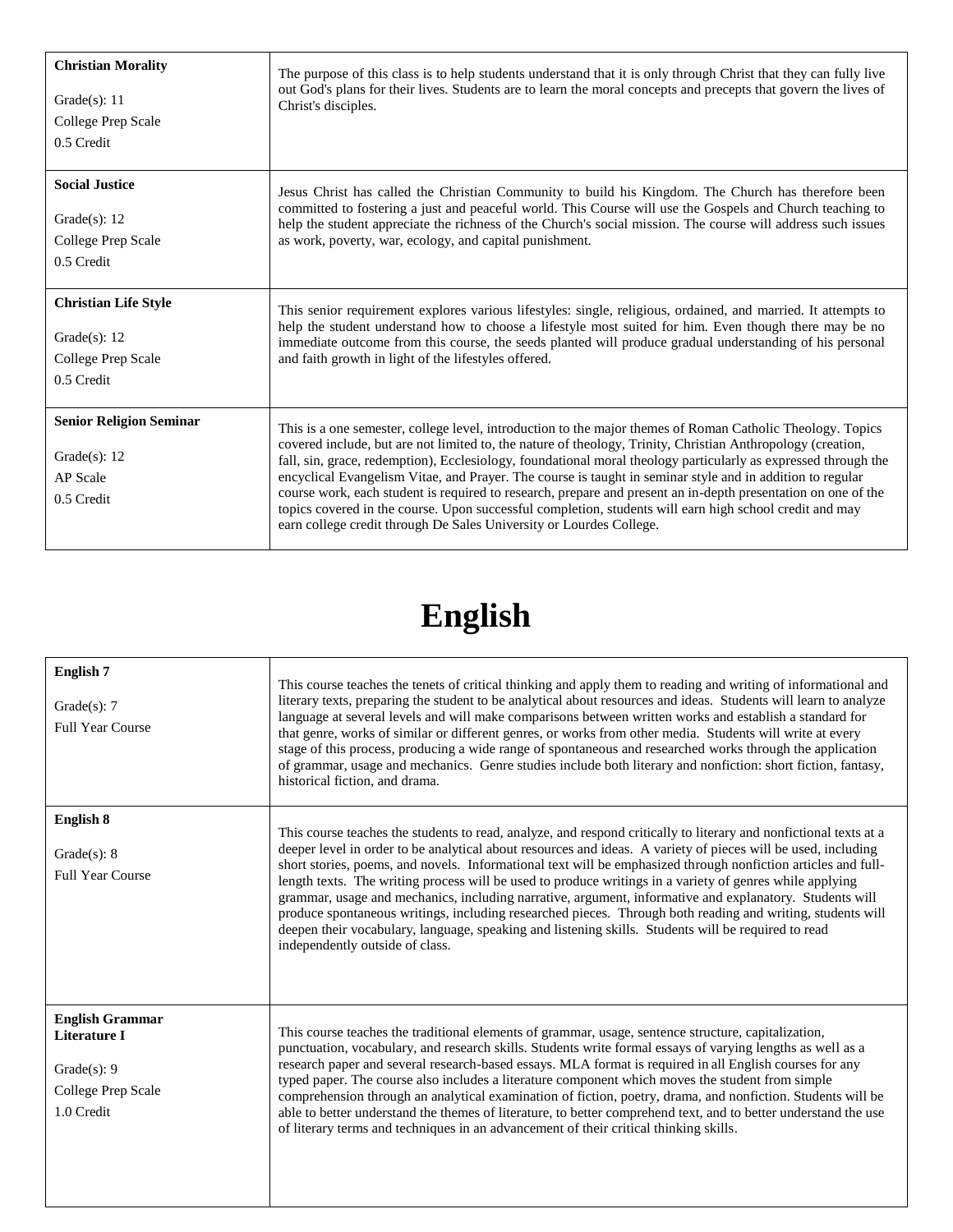| <b>Honors English Grammar</b><br>Literature I<br>Grade $(s)$ : 9<br><b>Honors Scale</b><br>1.0 Credit                   | Through academic writing and revision, the student will improve his expository writing skills. Several<br>formal essays will be written each quarter, most of which will be research- based, and one research paper<br>will be written in the spring. Students will develop sound research techniques and learn to evaluate sources.<br>In addition, three novels and various short stories and poems are read each quarter. Discussion includes<br>literary terms and techniques that authors employ and how they impact the work as a whole, as well as basic<br>comprehension and critical thinking.                                                                                                                    |
|-------------------------------------------------------------------------------------------------------------------------|----------------------------------------------------------------------------------------------------------------------------------------------------------------------------------------------------------------------------------------------------------------------------------------------------------------------------------------------------------------------------------------------------------------------------------------------------------------------------------------------------------------------------------------------------------------------------------------------------------------------------------------------------------------------------------------------------------------------------|
| <b>Analysis of Literature Expo</b><br><b>Writing II</b><br>Grade $(s)$ : 10<br>College Prep Scale<br>1.0 Credit         | This course enables the student to develop logical and coherent essays and research papers by using a variety<br>of sentence structures and sound introductions and conclusions. Expository techniques are used in 400-500<br>word essays and research papers which are graded on development, organization, and mechanics. Preparation<br>for the ACT and SAT is also incorporated throughout the course. A thorough understanding of literary works<br>including novels, short stories, dramas, poems, essays, biographies, and autobiographies is expected. The<br>student will also expand his ability to recognize literary techniques used by authors and their relationships to<br>the work as a whole.             |
| <b>Honors Analysis of Literature</b><br><b>Expo Writing II</b><br>Grade $(s)$ : 10<br><b>Honors Scale</b><br>1.0 Credit | In addition to the skills mastered in the college prep sophomore class, this course builds upon the<br>composition and literature skills established freshman year. Writing includes literary analysis and two major<br>research papers, one of which is written in cooperation with the social studies department. The expectations<br>of analytical thinking, interpretive skills, and writing ability are high for students who will read three novels<br>per quarter in addition to the college prep requirements. Successful completion of honors freshman English,<br>or instructor approval in addition to GPA minimums is required for registration.                                                               |
| <b>Contemporary Lyrics</b><br><b>American Non-Fiction</b><br>Grade(s): $11-12$<br>College Prep Scale<br>0.5 Credit      | Writing assignments will include in-class work, various five-paragraph essays, and formal research<br>papers each quarter, semester one being written in MLA format and semester two being written in APA<br>format. Grading will focus on organization, development, and coherency in addition to mechanics and<br>format. The literature to be studied will change each quarter. The first quarter will include a study of rap,<br>rock, hip hop, and alternative song lyrics in conjunction with several world poets, and a biography of a<br>living song writer will be read. Second quarter will include various essays, speeches, and other nonfiction<br>shorter selections in addition to the novel In Cold Blood. |
| Mythology/Shakespeare<br>Grade(s): 11-12<br>College Prep Scale<br>0.5 Credit                                            | Writing assignments will include in-class work, various five-paragraph essays, and formal research papers<br>each quarter, semester one being written in MLA format and semester two being written in APA format.<br>Grading will focus on organization, development, and coherency in addition to mechanics and format. The<br>literature to be studied will change each quarter. The first quarter will include various Greek and Roman<br>myths including Hercules and Achilles as well as Oedipus Rex and The Aeneid. During the second quarter<br>Macbeth and A Midsummer Night's Dream will be read in addition to various short stories and poems written<br>by authors who were influenced by Shakespeare.         |
| <b>Detective Story</b><br><b>Science Fiction</b><br>Grade(s): 11-12<br>College Prep Scale<br>0.5 Credit                 | Writing assignments will include in-class work, various five-paragraph essays, and formal research<br>papers each quarter, semester one being written in MLA format and semester two being written in APA<br>format. Grading will focus on organization, development, and coherency in addition to mechanics and<br>format. The literature to be studied will change each quarter. The first quarter will include The Hunt for<br>Red October and The Murder of Roger Ackroyd as well as short stories by Poe, Doyle, and others.<br>Timeline and Cat's Cradle will be read during the second quarter in addition to short stories by Grisham,<br>Bradbury, and Orwell.                                                    |
| <b>Heroes and Monsters</b><br><b>American Drama</b><br>Grade(s): 11-12<br>College Prep Scale<br>0.5 Credit              | Writing assignments will include in-class work, various five-paragraph essays, and formal research<br>papers each quarter, semester one being written in MLA format and semester two being written in APA<br>format. Grading will focus on organization, development, and coherency in addition to mechanics and<br>format. The literature to be studied will change each quarter. The first quarter will include Frankenstein<br>and Lords of Discipline, and second quarter will include The Crucible.                                                                                                                                                                                                                   |
| <b>Military Fiction</b><br><b>Multicultural Literature</b><br>Grade(s): $11-12$<br>College Prep Scale<br>0.5 Credit     | Writing assignments will include in-class work, various five-paragraph essays, and formal research<br>papers each quarter, semester one being written in MLA format and semester two being written in APA<br>format. Grading will focus on organization, development, and coherency in addition to mechanics and<br>format. The literature to be studied will change each quarter. The first quarter will include works from<br>Tim O'Brien, and the second quarter Their Eyes Were Watching God will be read. Novels, short stories,<br>and some poetry and song lyrics will be studied both quarters.                                                                                                                    |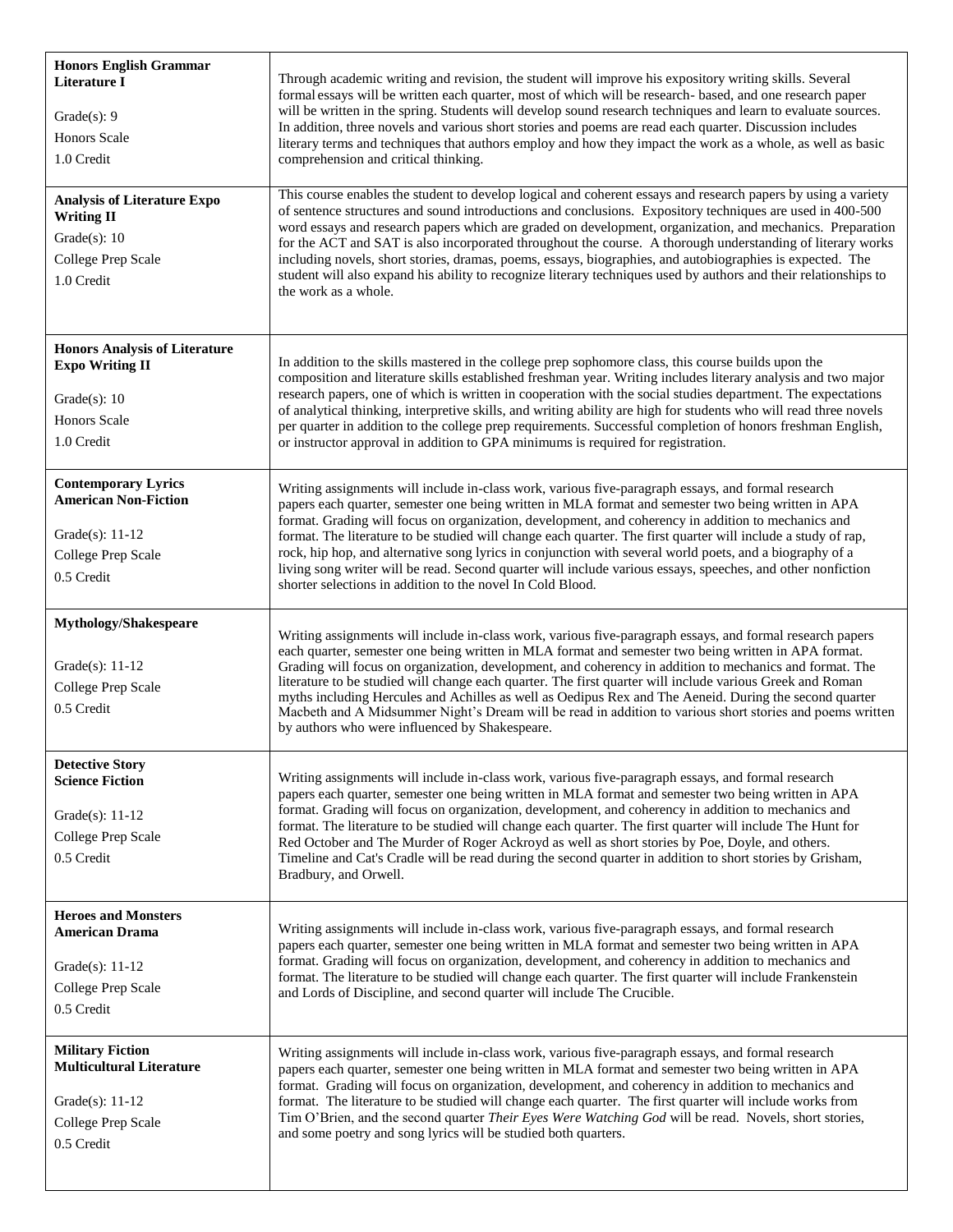| <b>Gothic Tales of Terror</b><br><b>Historical Fiction and Narrative</b><br>Grade(s): 11-12<br>College Prep Scale<br>0.5 Credit | Writing assignments will include in-class work, various five-paragraph essays, and formal research<br>papers each quarter, semester one being written in MLA format and semester two being written in APA<br>format. Grading will focus on organization, development, and coherency in addition to mechanics and<br>format. The literature to be studied will change each quarter. During the first quarter students will read<br>Stephen King and Anne Rice, and they will study works by Ernest J. Gaines and Walter Dean Meyers<br>second quarter.                                                                                                                                                                                                                                                                           |
|---------------------------------------------------------------------------------------------------------------------------------|---------------------------------------------------------------------------------------------------------------------------------------------------------------------------------------------------------------------------------------------------------------------------------------------------------------------------------------------------------------------------------------------------------------------------------------------------------------------------------------------------------------------------------------------------------------------------------------------------------------------------------------------------------------------------------------------------------------------------------------------------------------------------------------------------------------------------------|
| <b>Banned Books</b><br><b>Regional Authors</b><br>Grade $(s)$ : 11-12<br>College Prep Scale<br>0.5 Credit                       | Writing assignments will include in-class work, various five-paragraph essays, and formal research<br>papers each quarter, semester one being written in MLA format and semester two being written in APA<br>format. Grading will focus on organization, development, and coherency in addition to mechanics and<br>format. The literature to be studied will change each quarter. The first quarter will include Paper Towns<br>or The Great Gatsby, and Toni Morrison, Craig Holden, and other area authors will be studied during the<br>second quarter.                                                                                                                                                                                                                                                                     |
| <b>Honors Junior English</b><br>Grade $(s)$ : 11<br><b>Honors Scale</b><br>1.0 Credit                                           | This course further hones the research, writing, and critical thinking skills developed in the honors sophomore<br>class. The literature studied will primarily be American authors in the genres of drama, novel, short story,<br>poetry, and essay. Students will advance their ability to evaluate research sources and improve the structure of<br>their research papers and essays. Research papers in MLA and APA styles and an assortment of essays will be<br>required throughout the year. Approval by Ms. Rostash and GPA minimums are required.                                                                                                                                                                                                                                                                      |
| <b>Honors Senior English</b><br>Grade $(s)$ : 12<br><b>Honors Scale</b><br>1.0 Credit                                           | This course content is divided by semesters. Semester one will be a study of British Literature including<br>the novel, play, short story, and some poetry. The authors will be both classic and contemporary.<br>Semester two literature will be world mythology. Students will read creation, fertility, and hero myths<br>from around the globe. Research writing will include MLA papers the first semester and APA the second<br>with a focus on support of thesis and rhetorical structure. In-class essays in response to literature will<br>also be required and will be graded on originality of thought, structure and support. The overall goal will<br>be to ensure that each student is college ready in the areas of reading, writing, and research. <b>Approval</b><br>by Ms. Hohl and GPA minimums are required |
| <b>AP English Language</b><br>and Composition<br>Grade(s): $11-12$<br>AP Scale<br>1.0 Credit                                    | AP Lang engages students in becoming skilled readers of prose written in a variety of rhetorical contexts<br>and in becoming skilled writers composing for a variety of purposes. Students are made aware of the<br>interactions among a writer's purpose, audience expectations, subjects, generic conventions, and<br>language as they contribute to text effectiveness. GPA minimum required.                                                                                                                                                                                                                                                                                                                                                                                                                                |
| <b>AP English Literature</b><br>and Composition<br>Grade $(s)$ : 12<br>AP Scale<br>1.0 Credit                                   | AP Lit is an intensive examination of fiction, including the novel, play, poem, and short story. Students<br>will improve their analysis and critical thinking skills in relation to a variety of the literary techniques<br>which authors use to abet the purpose of their work as a whole. Writing will include essays and research<br>papers in MLA and APA format. In addition to preparing for the course test, students will exhibit college<br>and career readiness in researching, reading, and writing. GPA minimum required.                                                                                                                                                                                                                                                                                          |

#### **Social Studies**

| History 7 – World History                                            | This course is focus on the study of ancient civilizations, students will learn critical thinking skills such as                                                                                                                                                                                                                                                                                       |
|----------------------------------------------------------------------|--------------------------------------------------------------------------------------------------------------------------------------------------------------------------------------------------------------------------------------------------------------------------------------------------------------------------------------------------------------------------------------------------------|
| Grade $(s)$ : 7                                                      | cause and effect, contextualization, and synthesis. Reading, note taking skills, and project based learning                                                                                                                                                                                                                                                                                            |
| <b>Full Year Course</b>                                              | will also be emphasized.                                                                                                                                                                                                                                                                                                                                                                               |
| History 8 – US History<br>Grade $(s)$ : 8<br><b>Full Year Course</b> | This course is as history of the United States from the exploration of the Americas to the period of<br>Reconstruction Post-Civil War. Included in the study will be the Indian migration to the Americas and<br>their encounters with the European settlers, the American Revolution, westward expansion, the Civil<br>War, American governmental action to strengthen democracy, and Reconstruction. |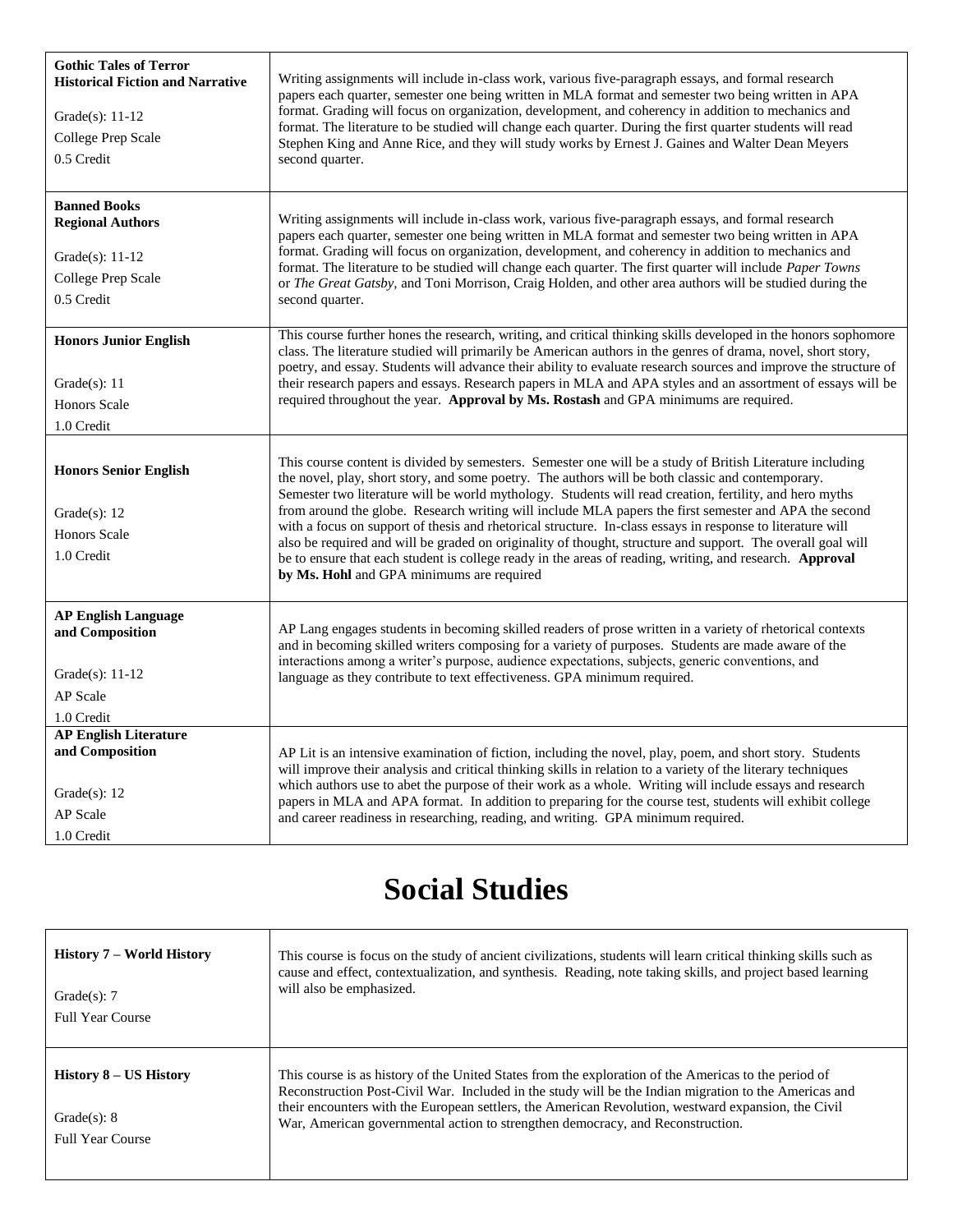| <b>World Geography</b><br>Grade $(s)$ : 9<br>College Prep Scale<br>0.5 Credit                       | Geography is designed to give the student an overview of both Physical and Human Geography. Students<br>explore topics such as Tectonic Forces, Climate, Population, Resources and Development, and<br>Environmental Problems as we explore the different cultural regions of the world. Special emphasis is<br>placed on gaining an understanding of local, regional, and national geography.                                                                                                                                                                                                                                                                                                                                                                                                                                                                                                                                                                                               |
|-----------------------------------------------------------------------------------------------------|----------------------------------------------------------------------------------------------------------------------------------------------------------------------------------------------------------------------------------------------------------------------------------------------------------------------------------------------------------------------------------------------------------------------------------------------------------------------------------------------------------------------------------------------------------------------------------------------------------------------------------------------------------------------------------------------------------------------------------------------------------------------------------------------------------------------------------------------------------------------------------------------------------------------------------------------------------------------------------------------|
| <b>World History</b><br>Grade(s): 9,11,12<br>College Prep Scale<br>0.5 Credit                       | This course traces the development of mankind through the early civilizations of the Mediterranean to the<br>age of exploration in the 15th Century. The emerging Western civilization will be compared to the great<br>civilizations evolving in China, India, Africa, and the Americas during this time period.                                                                                                                                                                                                                                                                                                                                                                                                                                                                                                                                                                                                                                                                            |
| <b>American History</b><br>Grade $(s)$ : 10<br>College Prep Scale<br>1.0 Credit                     | This is a history of the United States from the pre-revolutionary period to the present. Included in the<br>study will be the Indian migration to the Americas and their encounters with the European settlers, the<br>American Revolution, westward expansion, the development of the United States as a world power, and<br>American governmental action to strengthen democracy.                                                                                                                                                                                                                                                                                                                                                                                                                                                                                                                                                                                                          |
| <b>Leadership in the Salesian</b><br><b>Tradition</b><br>Grade $(s)$ : 10<br>AP Scale<br>0.5 Credit | A 1 semester course for students who have already demonstrated leadership qualities, as judged by the<br>course instructor or Academic Dean, and who wish to seriously pursue the study of leadership in the<br>Salesian Tradition. At times the instructor will invite community leaders to participate in discussions or<br>activities with the class on specific leadership topics. The course will be a seminar format and critical<br>thinking will guide discussions. This course is an advanced and in-depth component of the St. Francis de<br>Sales School Salesian Leadership Initiative. Approval of the course instructor is required for admission.                                                                                                                                                                                                                                                                                                                             |
| <b>Honors Practical Law</b><br>Grade(s): 11-12<br><b>Honors Scale</b><br>0.5 Credit                 | This honors course focuses on civil law, that is, laws governing the duties and obligations individuals<br>owe to each other. These include contractual relationships, the duty not to injure one another (tort law and<br>personal injury law), laws pertaining to property, both real estate and personal, consumer protection,<br>landlord-tenant, family law, probate and estate law, employment, and different forms of business entities<br>(sole proprietorships, corporations, limited liability companies, partnerships). In addition, the U.S. court<br>system and the legal process are explained, Students will be challenged to apply analytical and critical<br>thinking skills in order to recognize and resolve legal issues and review actual case law scenarios. Not<br>just for those interested in a career in law or business. This course teaches the basic rights and<br>responsibilities that everyone in today's world should be aware of.                          |
| <b>American Government</b><br>Grade(s): $11-12$<br>College Prep Scale<br>0.5 Credit                 | This course is designed to acquaint the student with the Constitutional framework of the American<br>system of government particularly as it functions according to modern political practices. Emphasis is<br>placed on the Constitution itself, the three branches of the federal government, civil liberties, state and<br>local governments, and voting behavior.                                                                                                                                                                                                                                                                                                                                                                                                                                                                                                                                                                                                                        |
| <b>Contemporary US History</b><br>Grade(s): $11-12$<br>College Prep Scale<br>0.5 Credit             | Contemporary United States History will go in-depth into United States History since World War II learning<br>about changing culture, technology, the Cold War, global conflicts, the world economy, the environment,<br>and study the effects on contemporary society in the United States. Topics of emphasis will include post<br>World War II, the Cold War, the Korean Conflict, the Vietnam War, and Civil Rights along with the<br>presidencies from Harry Truman to Bill Clinton.                                                                                                                                                                                                                                                                                                                                                                                                                                                                                                    |
| <b>Criminal Justice</b><br>Grade(s): $11-12$<br>College Prep Scale<br>0.5 Credit                    | Students will be introduced to the American criminal justice system and its processes through a systems<br>analysis approach. The three components of the criminal justice system, law enforcement, the courts, and<br>corrections, will each be examined to show how all three work together to achieve the system's primary<br>goal: crime control. The functions of those persons involved in implementing criminal justice in our society,<br>including police officers, prosecutors, defense attorneys, judges, and correction officials, will be presented.<br>The course includes guest lecturers from criminal justice professionals, including F.B.I. special agents,<br>Toledo Police officers, Ohio State Highway Patrol troopers, criminal defense attorneys, judges, and private<br>investigators. Students will participate in a field trip to the Lucas County Common Pleas Court where they<br>will observe a criminal court in session and will tour the Lucas County jail. |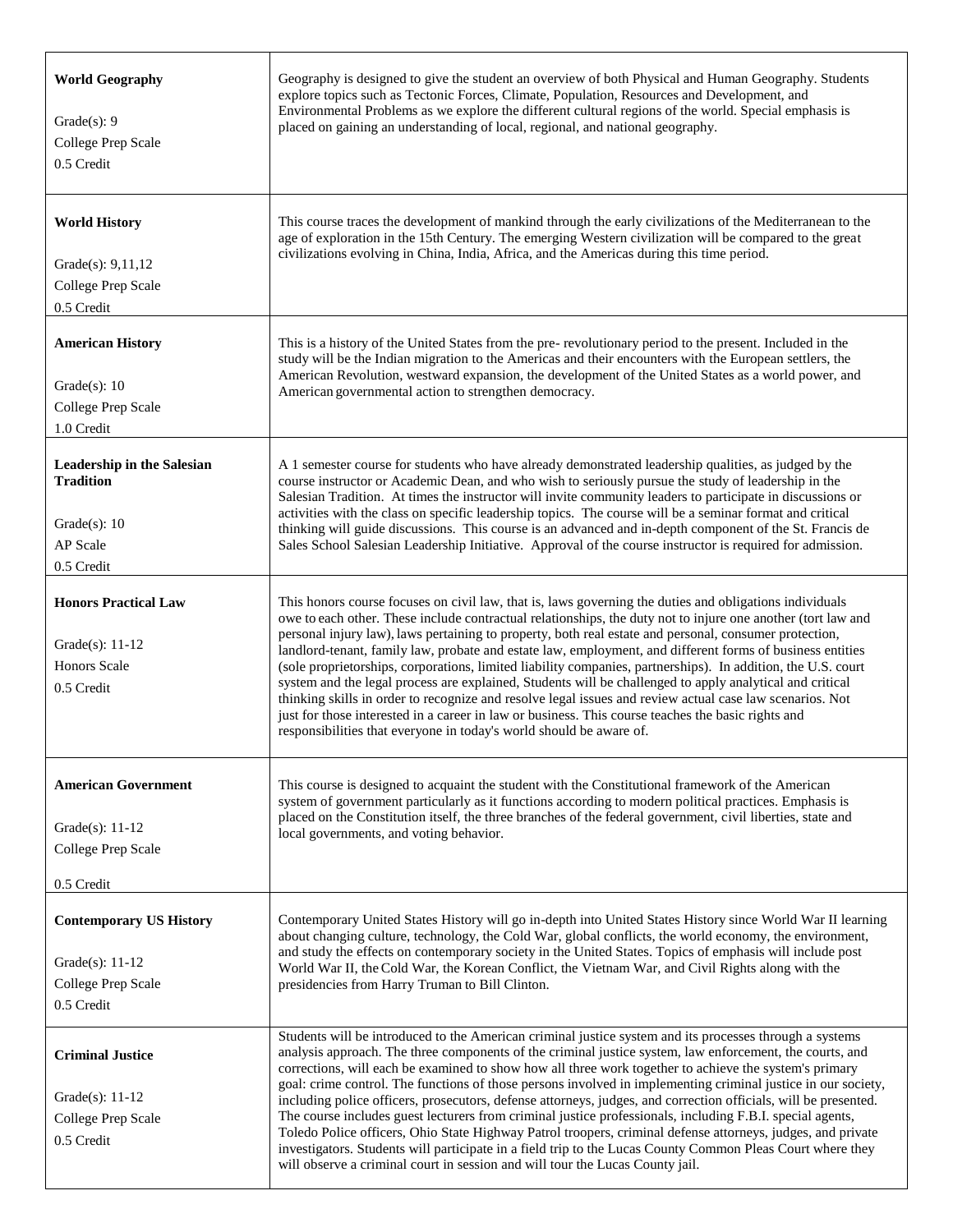| Psychology<br>Grade $(s)$ : 11-12<br>College Prep Scale<br>0.5 Credit     | Psychology is designed to give the student an overview of human behavior. It takes a scientific approach as<br>it explores the roles that both biology and environment play in shaping human behavior. We cover topics<br>such as sensation, learning, memory, intelligence, motivation, personality and abnormal behavior. A special<br>emphasis is placed on our own development in these areas.                                                                                                                                                                                                                                                                                                                                                                                                                                                                                                            |
|---------------------------------------------------------------------------|---------------------------------------------------------------------------------------------------------------------------------------------------------------------------------------------------------------------------------------------------------------------------------------------------------------------------------------------------------------------------------------------------------------------------------------------------------------------------------------------------------------------------------------------------------------------------------------------------------------------------------------------------------------------------------------------------------------------------------------------------------------------------------------------------------------------------------------------------------------------------------------------------------------|
| Sociology<br>Grade $(s)$ : 11-12<br>College Prep Scale<br>0.5 Credit      | This course is an overview of sociology's concepts and methods. In this course human behavior in group-<br>settings will be examined. Particular focus will be given to society's responses to the fundamental needs of<br>human life: family, government, religion, education, groups, etc.                                                                                                                                                                                                                                                                                                                                                                                                                                                                                                                                                                                                                  |
| <b>AP Human Geography</b><br>Grade: 9<br>AP Scale<br>1.0 Credit           | Presents high school students with the curricular equivalent of an introductory college-level course in human<br>geography or cultural geography. Content is presented thematically rather than regionally and is organized<br>around the discipline's main subfields: economic geography, cultural geography, political geography, and<br>urban geography. The approach is spatial and problem oriented. Case studies are drawn from all world<br>regions, with an emphasizing understanding the world in which we live today. Historical information serves<br>to enrich analysis of the impacts of phenomena such as globalization, colonialism, and human-environment<br>relationships on places, regions, cultural landscapes, and patterns of interaction.                                                                                                                                              |
| <b>AP Psychology</b><br>Grade $(s)$ : 11-12<br>AP Scale<br>1.0 Credit     | The purpose of the Advanced Placement psychology course is to introduce students to the systematic and<br>scientific study of the behavioral and mental processes of human beings and other animals. Students are<br>exposed to the psychological facts, principles, and phenomena associated with each of the major subfields<br>within psychology. The student will also study the methods psychologists use in their science and practice.<br>The following general topics will be studied: method, history, biological bases of behavior, sensation and<br>perception, states of consciousness, learned and unlearned behavior, cognition, motivation and emotions,<br>developmental psychology, personality, testing and individual differences, abnormal psychology, treatment<br>of psychological disorders, and social psychology and organizational behavior.                                        |
| <b>AP World History</b><br>Grade $(s)$ : 11-12<br>AP Scale<br>1.0 Credit  | The purpose of this course is to develop greater understanding of the evolution of global processes and<br>contacts in interaction with different types of human societies. This understanding is advanced through a<br>combination of selective factual knowledge and appropriate analytical skills. The course highlights the<br>nature of changes in international frameworks and their causes and consequences, as well as comparisons<br>among major societies. The course emphasizes relevant factual knowledge deployed in conjunction with<br>leading interpretive issues and types of historical evidence. The course builds on an understanding of<br>cultural, institutional, and technological precedents that, along with geography, set the human stage.<br>Periodization, explicitly discussed, forms an organizing principle for dealing with change and continuity<br>throughout the course. |
| <b>AP Microeconomics</b><br>Grade $(s)$ : 11-12<br>AP Scale<br>0.5 Credit | This course will focus on the economic principles that apply to the functions of individual decision makers in<br>the economic system. It includes the study of basic economic concepts, product markets, factor markets, and<br>the role of government in the economy.                                                                                                                                                                                                                                                                                                                                                                                                                                                                                                                                                                                                                                       |
| <b>AP Macroeconomics</b><br>Grade $(s)$ : 11-12<br>AP Scale<br>0.5 Credit | This course will focus on the study of the principles of economics that apply to the system as a whole. Major<br>topics include measurement of economic performance, national income and price determination, financial<br>sectors, inflation and unemployment, growth and productivity, and international trade and finance.                                                                                                                                                                                                                                                                                                                                                                                                                                                                                                                                                                                 |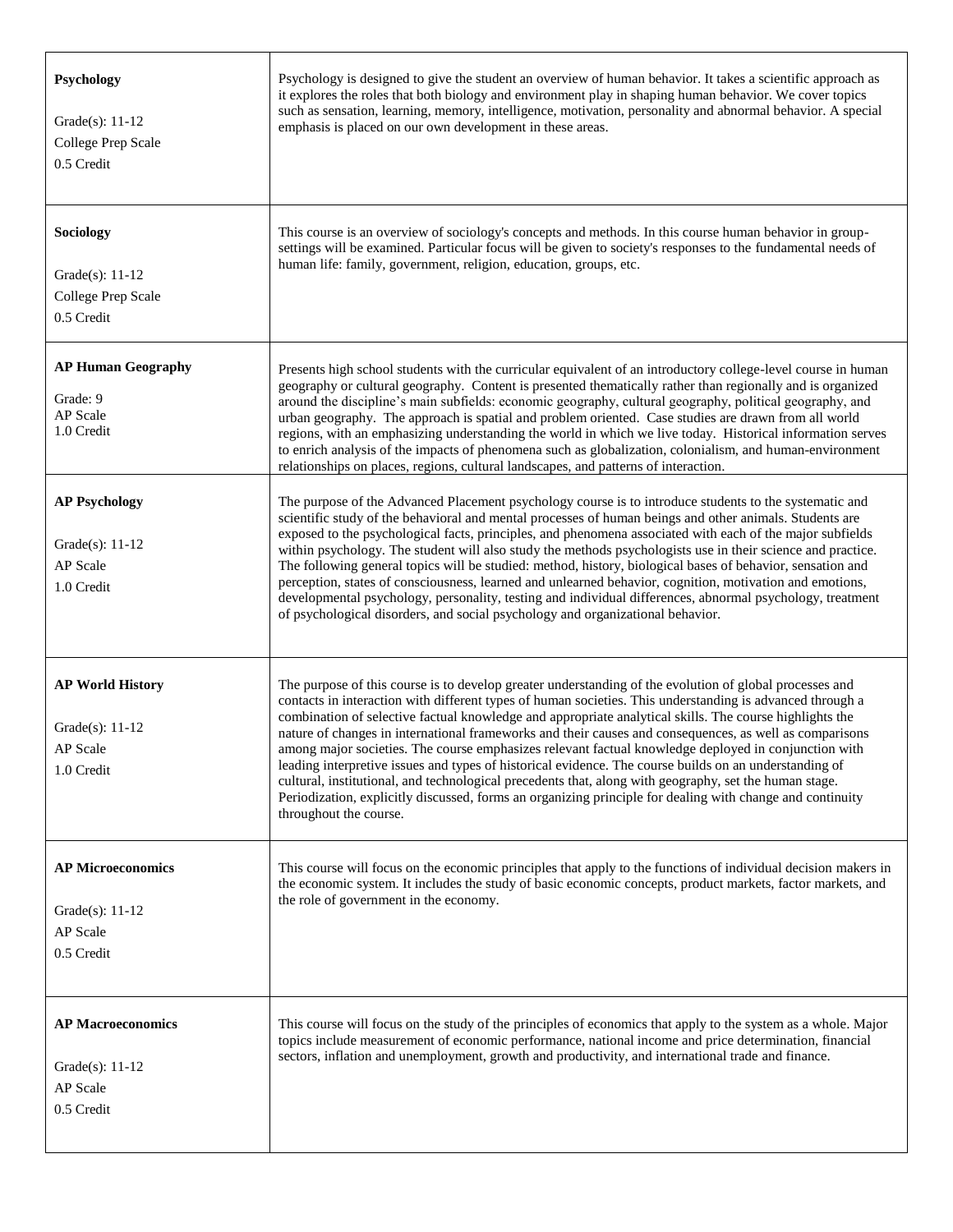| <b>AP US History</b><br>Grade(s): $10-12$<br>AP Scale<br>1.0 Credit                            | Advanced Placement History of the United States is an intensive investigation of the individuals and forces<br>that shaped the American nation. This course requires extensive reading, frequent written essays, and library<br>research. The essential objective of the course is an in-depth understanding of the history of our country.                                                                                                                                                                                                                                                                                                                                                                                                                                                                                                                                                             |
|------------------------------------------------------------------------------------------------|---------------------------------------------------------------------------------------------------------------------------------------------------------------------------------------------------------------------------------------------------------------------------------------------------------------------------------------------------------------------------------------------------------------------------------------------------------------------------------------------------------------------------------------------------------------------------------------------------------------------------------------------------------------------------------------------------------------------------------------------------------------------------------------------------------------------------------------------------------------------------------------------------------|
| <b>AP US Government &amp; Politics</b><br>Grade $(s)$ : 11-12<br><b>AP</b> Scale<br>1.0 Credit | AP U.S. Government and Politics provides a college-level, nonpartisan introduction to key political concepts,<br>ideas, institutions, policies, interactions, roles, and behavior that characterize the constitutional system and<br>political culture of the United States. Students will study U.S. foundational documents, Supreme Court<br>decisions, and other texts and visuals to gain an understanding of the relationships and interactions among<br>political institutions, processes, and behaviors. They will also engage in disciplinary practices that require<br>them to read and interpret data, make comparisons and applications, and develop evidence-based arguments.<br>In addition, they will complete a political science research or applied civics project. AP U.S. Government and<br>politics is equivalent to a one-semester introductory college course in U.S. Government. |

### **World Languages**

| <b>Exploratory French</b><br>Grade $(s)$ : 7-8<br><b>Semester Course</b>   | This course will focus on the study of the principles of economics that apply to the system as a whole. Major<br>topics include measurement of economic performance, national income and price determination, financial<br>sectors, inflation and unemployment, growth and productivity, and international trade and finance.                                                                                                                                                                                                                                                                                                                                            |
|----------------------------------------------------------------------------|--------------------------------------------------------------------------------------------------------------------------------------------------------------------------------------------------------------------------------------------------------------------------------------------------------------------------------------------------------------------------------------------------------------------------------------------------------------------------------------------------------------------------------------------------------------------------------------------------------------------------------------------------------------------------|
| <b>Exploratory Latin</b><br>Grade $(s)$ : 7-8<br><b>Semester Course</b>    | This course will introduce students to the Latin Language and Roman History. Students will learn basic<br>Latin grammar, vocabulary, and how Latin has influenced the English Language. Students will also study<br>some Rome History and how Rome has influenced Western Civilization and the United States.                                                                                                                                                                                                                                                                                                                                                            |
| <b>Exploratory Spanish</b><br>Grade $(s)$ : 7-8<br>Semester Course         | . This semester-long course provides an introduction to the Spanish language and Hispanic culture through a<br>variety of vocabulary and cultural topics, using various reading, listening, speaking, and on-line activities.<br>It does not replace the first semester of high school Spanish I, which is more in depth and moves at a faster<br>pace. Beginning the study of Spanish at the Middle School level, however, will be very helpful as you<br>approach your continued study at the high school level.                                                                                                                                                       |
| French I<br>Grade $(s)$ : 8-10<br>College Prep Scale<br>1.0 Credit         | The objective of this introductory course in French is to provide students with the basic skills in all four<br>areas of proficiency in language learning: speaking, understanding, reading, and writing. It is designed to<br>introduce sounds and words first, and then students will write sentences and later guided compositions using<br>the present and passé compose. Comprehension and reading skills are drilled throughout the year.<br>Fundamental grammar is taught by the use of exercises, dialogue, and questions and answers. The material<br>is taught in a cultural context that provides the basic knowledge of French and French -speaking cultures |
| <b>Latin I</b><br>Grade $(s)$ : 8-10<br>College Prep Scale<br>1.0 Credit   | This course gives the student a basic knowledge of Latin grammar and vocabulary and increases his English<br>vocabulary through Latin derivatives. The student will be expected to translate Latin sentences and<br>paragraphs, and he will also learn about Roman culture and mythology.                                                                                                                                                                                                                                                                                                                                                                                |
| Spanish I<br>Grade $(s)$ : 8-10<br>College Prep Scale<br>1.0 Credit        | This is an introductory course, in which fundamental grammar is taught by the use of drill, dialogue, and<br>question and answer. Basic conversational skills are developed and cultural topics are studied. Upon<br>conclusion of the course, the student will have acquired a vocabulary of approximately 1,000 words.                                                                                                                                                                                                                                                                                                                                                 |
| <b>French II</b><br>Grade $(s)$ : 9-11<br>College Prep Scale<br>1.0 Credit | This continuation of French I explores the French language in greater detail. Its objectives are to give the<br>student a wider speaking and reading knowledge of French and to continue development of guided<br>compositions. Students will become better acquainted with different verb tenses and will practice dialogues<br>and conversations. Cultural topics of interest will also be introduced.                                                                                                                                                                                                                                                                 |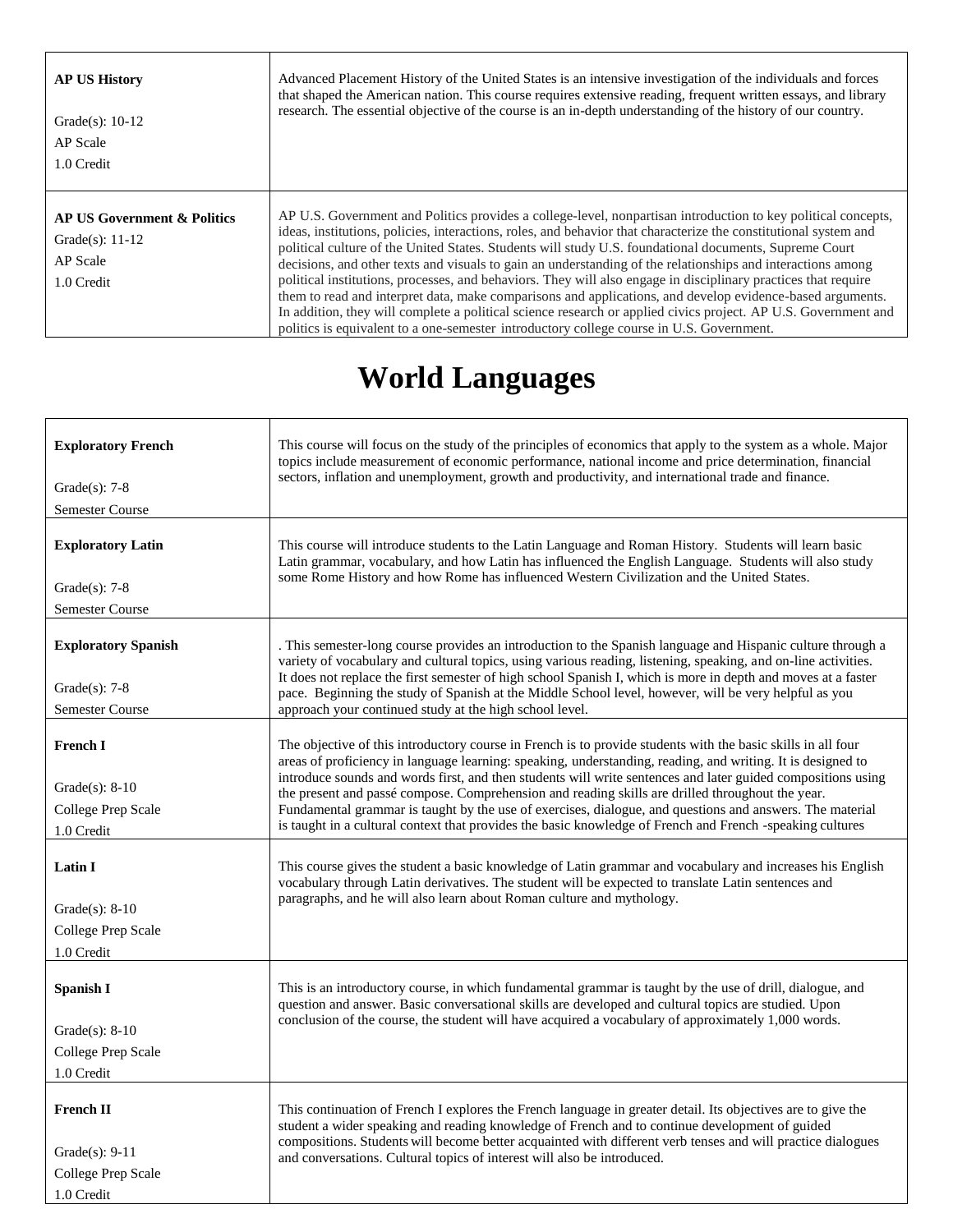| Latin II<br>Grade $(s)$ : 9-11<br>College Prep Scale<br>1.0 Credit                      | Latin II reviews the material of Latin I and resents the rest of the basic Latin grammar as well as more<br>vocabulary. It also increases the student's ability to translate Latin through sentences more complicated<br>than those in Latin I. Careful reading of mythological stories and Latin literature are included in the<br>course.                                       |
|-----------------------------------------------------------------------------------------|-----------------------------------------------------------------------------------------------------------------------------------------------------------------------------------------------------------------------------------------------------------------------------------------------------------------------------------------------------------------------------------|
| <b>Spanish II</b><br>Grade $(s)$ : 9-11<br>College Prep Scale<br>1.0 Credit             | A continuation of Spanish I, this course explores in greater depth the structure of the language.<br>Vocabulary is strengthened, as are reading, writing, and listening proficiency. Students will become better<br>acquainted with the different verb tenses and will practice dialogues and conversations.                                                                      |
| <b>Honors French III</b><br>Grade $(s)$ : 10-12<br><b>Honors Scale</b><br>1.0 Credit    | French III further develops the language skills already learned. Grammar will be reviewed and there shall<br>be an emphasis on composition, development of reading skills, and oral expression. Culture and<br>civilization play a greater role in class discussion.                                                                                                              |
| <b>Honors Latin III</b><br>Grade $(s)$ : 10-12<br><b>Honors Scale</b><br>1.0 Credit     | This course reviews Latin grammar, increases vocabulary, and immerses the student in Latin literature<br>with readings in oratory, comedy, and poetry. It will enable the student to translate and to analyze the<br>literature.                                                                                                                                                  |
| <b>Honors Spanish III</b><br>Grade $(s)$ : 10-12<br><b>Honors Scale</b><br>1.0 Credit   | Spanish III is a continuation of the study of grammar with a greater emphasis on expression and reading.<br>Study of culture and civilization also plays a greater role.                                                                                                                                                                                                          |
| <b>AP French Language</b><br>and Culture<br>Grade(s): $11-12$<br>AP Scale<br>1.0 Credit | Students review grammar and increase their vocabulary in preparation for the AP Test. Writing, listening, and<br>reading skills are improved, along with speaking and pronunciation. Special projects in video, art, and music<br>are used to enrich the classes. Culture and customs are highlighted with excerpts from literature, classroom<br>presentations, and discussions. |
| <b>AP Latin</b><br>Grade(s): $11-12$<br>AP Scale<br>1.0 Credit                          | The student carefully reads and analyzes Vergil or Catullus and Horace, works that are fundamental to<br>Western civilization.                                                                                                                                                                                                                                                    |
| <b>AP Spanish Language</b><br>and Culture                                               | Students review grammar and increase their vocabulary in preparation for the AP Test. Writing, listening, and<br>reading skills are improved, along with speaking and pronunciation. Special projects in video, art, and music<br>are used to enrich the classes. Culture and customs are highlighted with excerpts from literature, classroom                                    |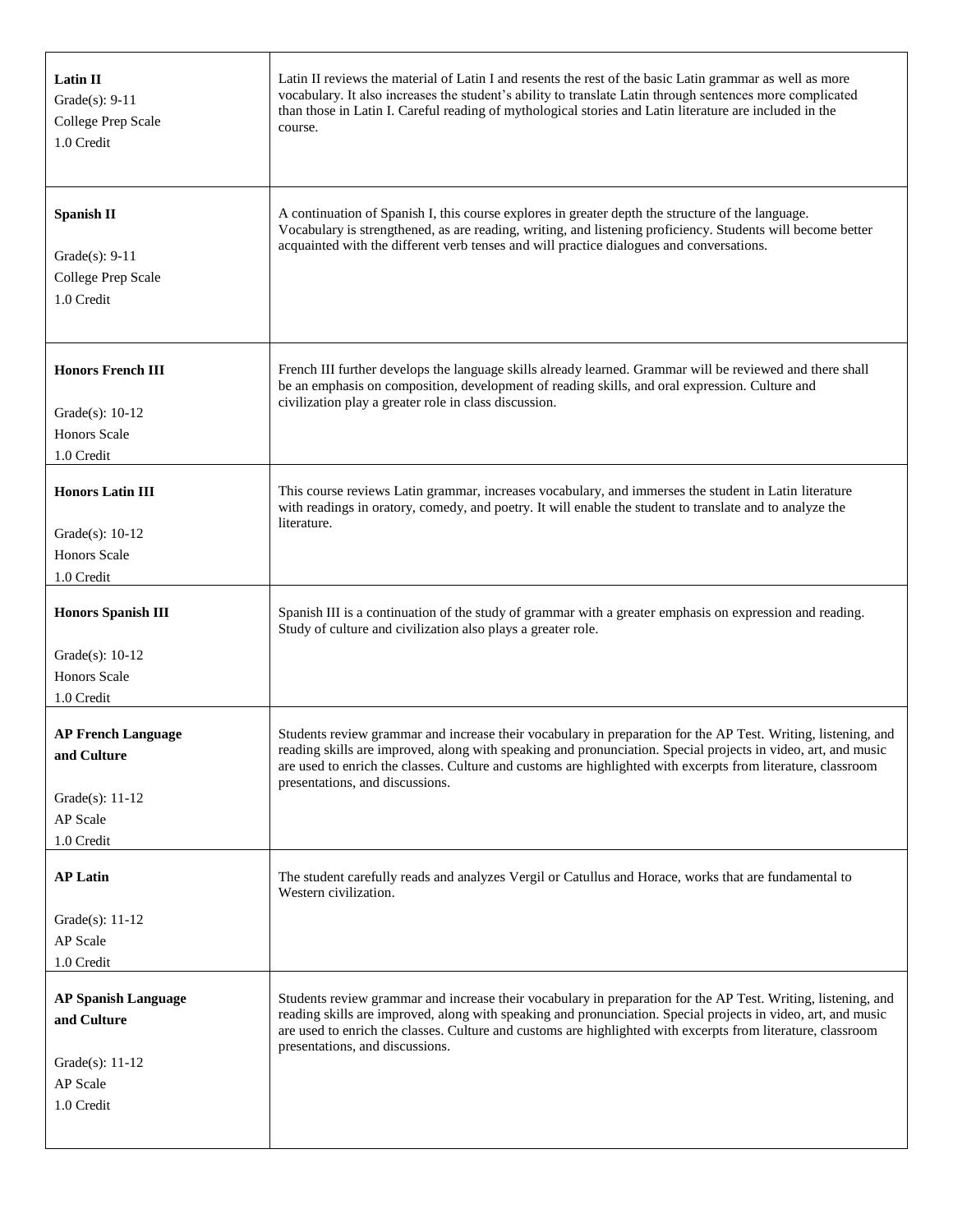#### **Mathematics**

| Math 7<br>Grade $(s)$ : 7<br><b>Full Year Course</b>                                      | Math 7 is designed for students to be exposed to rational numbers and exponents, proportionality and linear<br>relationships, introduction to sampling and inference, and creating, comparing, and analyzing geometric<br>figures.                                                                                                                                                                                                                                                                                                                                                                                                                                                                                                                                                                                                                                                                                                                                                                                                      |
|-------------------------------------------------------------------------------------------|-----------------------------------------------------------------------------------------------------------------------------------------------------------------------------------------------------------------------------------------------------------------------------------------------------------------------------------------------------------------------------------------------------------------------------------------------------------------------------------------------------------------------------------------------------------------------------------------------------------------------------------------------------------------------------------------------------------------------------------------------------------------------------------------------------------------------------------------------------------------------------------------------------------------------------------------------------------------------------------------------------------------------------------------|
| Math 8<br>Grade $(s)$ : 7-8<br><b>Full Year Course</b>                                    | Math 8 is a pre-algebra course. This course is designed for students to have an understanding of retinal<br>numbers, equations, proportions and similarity, linear and nonlinear functions, two-and-three dimensional<br>space, and data sets. Students who take this course will be prepared to take Algebra I the following year.<br>Prerequisite: Testing.                                                                                                                                                                                                                                                                                                                                                                                                                                                                                                                                                                                                                                                                           |
| <b>Algebra Concepts</b><br>Grade $(s)$ : 9<br>College Prep Scale<br>1.0 Credit            | This course is intended to help students make the transition from middle school math to high school algebra.<br>Topics covered include: operations with fractions and decimals, order of operations, operations with real<br>numbers, solving equations, proportions, inequalities, graphing linear equations, solving systems of equations,<br>and exponent properties.                                                                                                                                                                                                                                                                                                                                                                                                                                                                                                                                                                                                                                                                |
| Algebra I<br>Grade $(s)$ : 7-9<br>College Prep Scale<br>1.0 Credit                        | This is a study of the symbolic language and structure of algebra. The student will perform the four basic<br>operations with signed numbers; solve and graph equations and inequalities as well as related application<br>problems; perform the basic operations with polynomials; factor and perform the basic operations on<br>factored polynomials; graph functions and relations; study and graph systems of open sentences in one and<br>two variables; study the real number system with special attention to rational and irrational numbers and the<br>basic operations; solve quadratic equations; and be exposed to the basic concepts of geometry and<br>trigonometry.                                                                                                                                                                                                                                                                                                                                                      |
| <b>Honors Algebra II/Geometry</b><br>Grade $(s)$ : 8-10<br>Honors Scale<br>1.0 Credit     | The purpose of this course is to give the student a sound foundation in Euclidean geometry and to present a<br>basic course in Advanced Algebra II. This covers a complete course in geometry including a study of:<br>points, lines, planes, congruent triangles, triangle inequality, parallel and perpendicular lines, polygons,<br>similarity, circles and spheres, area, perimeter, volume, coordinate geometry, locus and constructions, and<br>transformations. The graphing of algebraic, logarithmic, and exponential functions will be emphasized.<br>Linear and quadratic equations, conic sections, higher degree polynomials, and rational functions will be<br>studied along with the solutions of polynomials over the complex number system. Equations in two or more<br>variables using matrices and determinants will also be studied.                                                                                                                                                                                |
| Geometry<br>Grade $(s)$ : 8-10<br>College Prep Scale<br>1.0 Credit                        | This course is a postulation approach to Euclidean geometry inter -relating the study of geometry with that of<br>algebra and the real number system. The desired effect is that the language and logical reasoning learned by<br>the student during the year will be useful in the future study of mathematics and logic. This covers a complete<br>course in geometry including a study of: points, lines, planes, congruent triangles, triangle inequality, parallel<br>and perpendicular lines, polygons, similarity, circles and spheres, area, perimeter, volume, coordinate<br>geometry, locus and constructions, and transformations.                                                                                                                                                                                                                                                                                                                                                                                           |
| <b>Algebra II/Trigonometry</b><br>Grade $(s)$ : 10-11<br>College Prep Scale<br>1.0 Credit | This course is a review of the material in Algebra I; developing further competencies in the topics from<br>Algebra I through additional practice demanding deeper investigations, more thorough explorations and<br>more challenging application problems. New concepts to be introduced are: the basic axioms of the real<br>number system; solving linear equalities and inequalities (in one and two variables), solving linear and<br>quadratic equations, solving systems of equations; conic sections; solving equations using radicals,<br>irrationals, and complex numbers; using exponential and common logarithmic notation in computation;<br>arithmetic and geometric sequence and series; angles, measures, and the trigonometric functions; solving<br>right triangles; law of sines and cosines, area of a triangle; trigonometric identities and equations; inverse<br>trigonometric functions; DeMoivre's theorem using the trigonometric form of a complex number to find<br>products, quotients, powers, and roots. |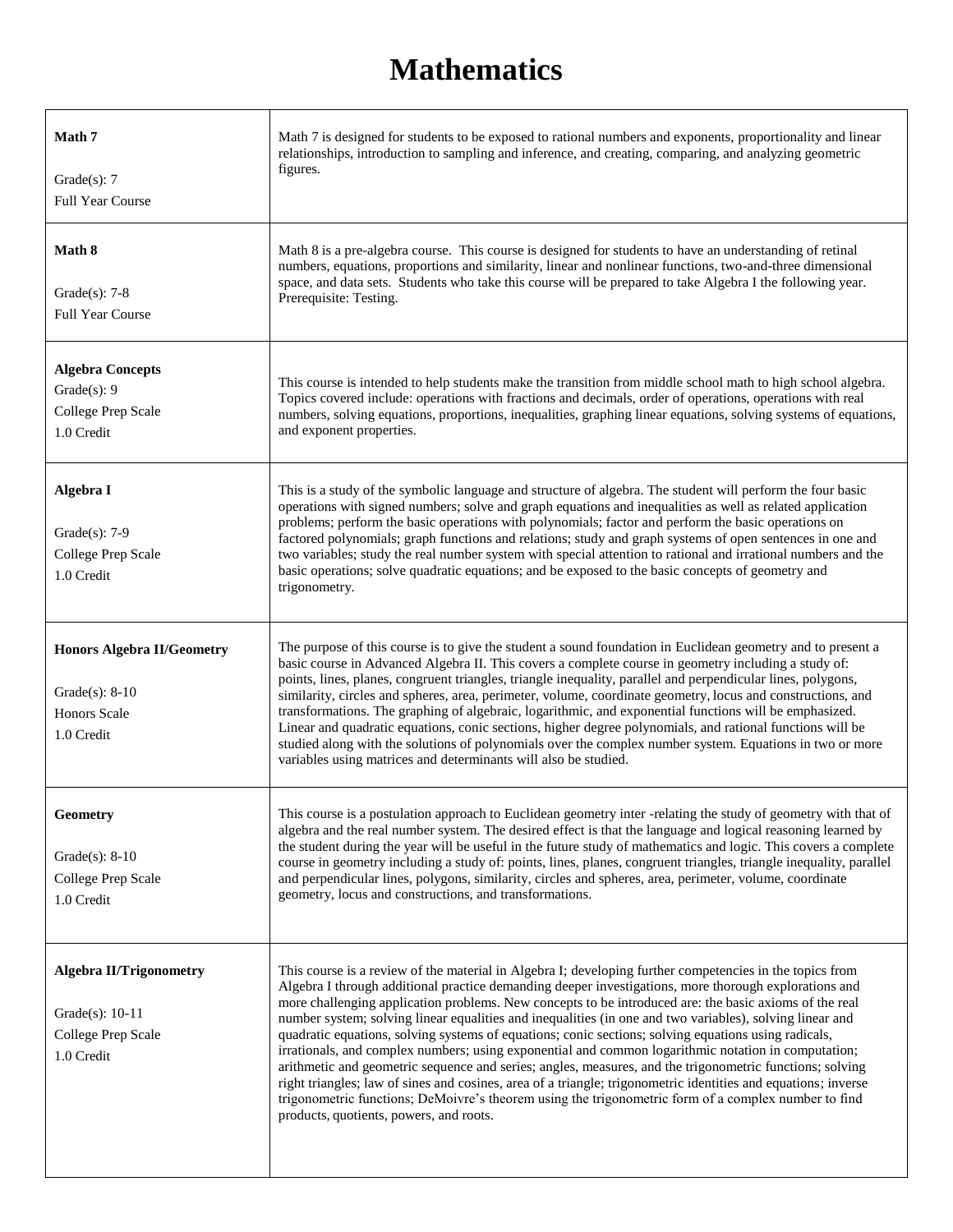| <b>Pre-Calculus</b><br>Grade(s): $10-12$<br>College Prep Scale<br>1.0 Credit        | This course covers the following topics: basic functions, trigonometric and logarithmic functions and their<br>inverses; geometric, arithmetic, and infinite series; binomial expansion; permutations; combinations and<br>probability; determinants and matrices and their applications; graphing techniques; and an introduction to<br>differential calculus and its applications. The student who successfully completes this course should be<br>prepared for differential and integral calculus.                                                                                                                                                                                                                                                                                                                         |
|-------------------------------------------------------------------------------------|-------------------------------------------------------------------------------------------------------------------------------------------------------------------------------------------------------------------------------------------------------------------------------------------------------------------------------------------------------------------------------------------------------------------------------------------------------------------------------------------------------------------------------------------------------------------------------------------------------------------------------------------------------------------------------------------------------------------------------------------------------------------------------------------------------------------------------|
| <b>Honors Math Analysis</b><br>Grade $(s)$ : 9-12<br>Honors Scale<br>1.0 Credit     | This course is designed to review algebraic concepts with a special emphasis on understanding theory and<br>reasoning. We will also study the properties and applications of exponential, logarithmic, and trigonometric<br>functions. Students will learn to recognize trigonometric relationships and identities to solve complex<br>equations. The course will examine conic sections and polar coordinates, as well as infinite, arithmetic, and<br>geometric sequences. The completion of this material will be followed by an introduction to probability,<br>statistics, differential calculus, and integral calculus. These topics will prepare seniors for placement in<br>college level math courses and underclassmen for either AP Calculus or AP Statistics.                                                     |
| <b>Advanced Math Topics</b><br>Grade $(s)$ : 12<br>College Prep Scale<br>1.0 Credit | This course provides a general survey of mathematical topics that are useful in our contemporary world.<br>This course is intended to help diverse students, with different backgrounds and career plans, to succeed.<br>This course has four major goals: 1. To help students acquire knowledge of fundamental mathematics. 2.<br>To show students how mathematics can solve authentic problems that apply to their lives. 3. To enable<br>students to understand and reason with quantitative issues and mathematical ideas that they are likely to<br>encounter in college, career, and life. 4. To enable students to develop problem-solving skills, while<br>fostering critical thinking, within an interesting setting. This course is offered to students who have a grade<br>below a C- in their junior math course. |
| <b>AP Calculus AB</b><br>Grade(s): $10-12$<br>College Prep Scale<br>1.0 Credit      | AP Calculus AB entails a study of the derivative and the integral; average and mean value, including<br>integration by parts; area; volume; length of line segments; work; and force. Also studied are analytic<br>geometry, functions, trigonometric and logarithmic functions and their inverses, conic sections, and<br>parametric equations. A study of limits, continuity, and differential equations of the first order are included<br>in this course.                                                                                                                                                                                                                                                                                                                                                                 |
| <b>AP Calculus BC</b><br>Grade(s): $10-12$<br>College Prep Scale<br>1.0 Credit      | AP Calculus entails a study of the derivative and the integral; average and mean value, including integration<br>by parts; area; volume; trigonometric substitutions; partial fractions; length of line segments; work; and force.<br>Also studied are analytic geometry, functions, trigonometric and logarithmic functions and their inverses,<br>conic sections, parametric equations, and polar coordinates. A study of limits, continuity, infinite sums,<br>convergence and divergence of series, power series, and differential equations of the first order are included in<br>this course.                                                                                                                                                                                                                           |
| <b>AP Statistics</b><br>Grade(s): $11-12$<br>College Prep Scale<br>1.0 Credit       | In this course students will focus on: (1) exploratory analysis, making use of graphical and numerical<br>techniques to study patterns and departures from patterns; (2) planning studies, emphasizing collection<br>techniques, validity and forming conjectures; (3) probability, anticipating what a distribution of data should<br>look like under a given set of conditions; and the use of (4) statistical inference, which guides the selection<br>of appropriate models/techniques.                                                                                                                                                                                                                                                                                                                                   |

#### **Computer Science**

**Computer Applications 7/8** Grade(s): 7-8 Semester Course The ability to access and use digital tools and resources are essential skills for all students to be productive in our technological environment. Students will demonstrate the understanding and application of digital tools for accessing, creating, evaluating, applying and communicating ideas and information. Students will learn productivity skills, including word processing, presentations, spreadsheets, and coding, using various software packages, including, but not limited to Google: Drive, Gmail, Forms, Docs, Slides and Sheets, as well as appropriate Internet safety and acceptable use of technology at St. Francis de Sales School.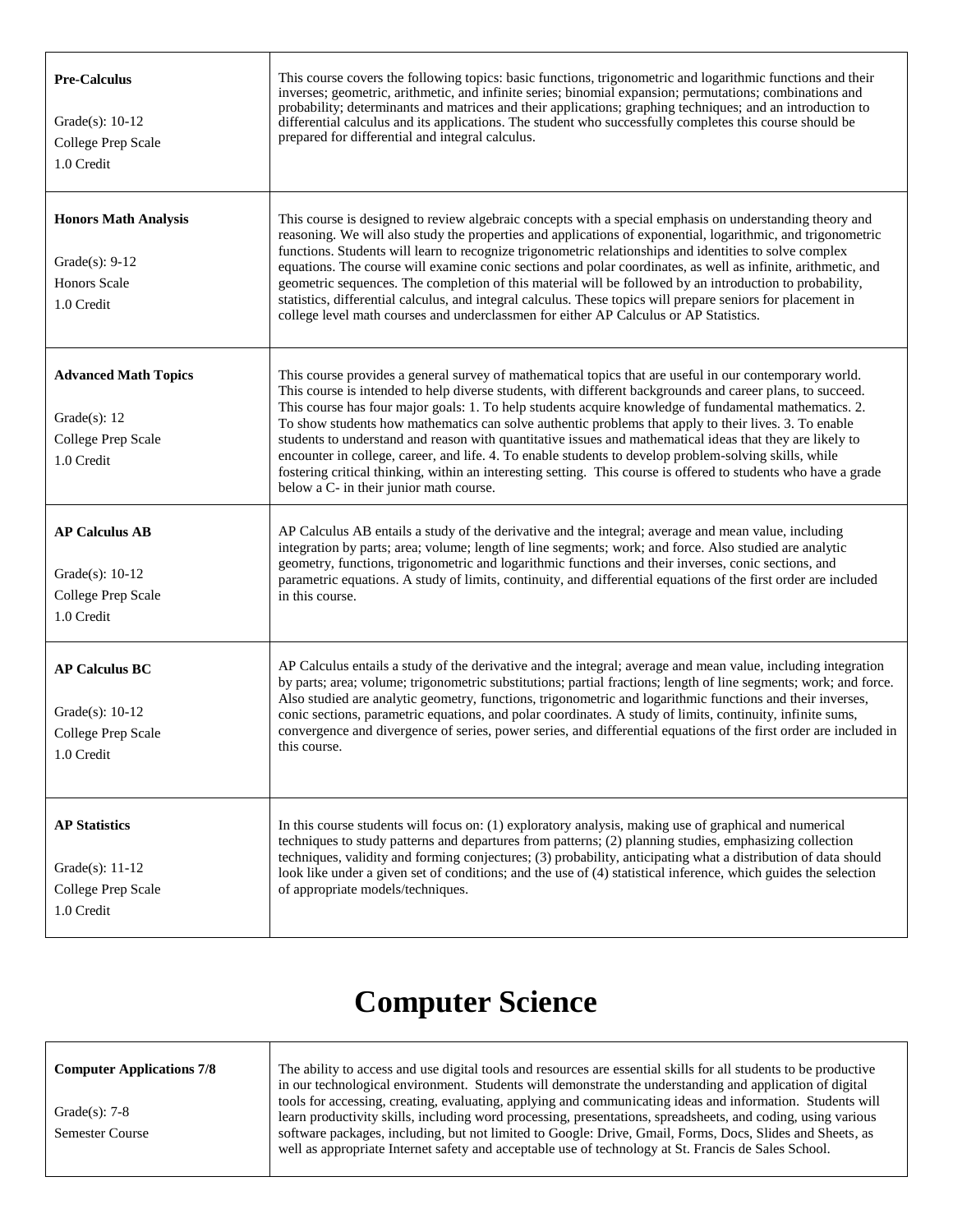| <b>PLTW Automation/Robotics</b> | Students will explore mechanical systems, energy transfer, machine automation, and computer control<br>systems. Students will gain experience with VEX robotics parts and Robot C programming language.                                                                                               |  |  |  |
|---------------------------------|-------------------------------------------------------------------------------------------------------------------------------------------------------------------------------------------------------------------------------------------------------------------------------------------------------|--|--|--|
| Grade $(s)$ : 7-8               |                                                                                                                                                                                                                                                                                                       |  |  |  |
| <b>Semester Course</b>          |                                                                                                                                                                                                                                                                                                       |  |  |  |
| <b>PLTW Design/Modeling</b>     | Students will discover the design process and develop an understanding of the influence of creativity and<br>innovation in their lives. Students will gain experience with Autodesk 123D Design and 3D printing.                                                                                      |  |  |  |
| Grade $(s)$ : 7-8               |                                                                                                                                                                                                                                                                                                       |  |  |  |
| <b>Semester Course</b>          |                                                                                                                                                                                                                                                                                                       |  |  |  |
| <b>Computer Literacy</b>        | Accessing and using digital tools and resources are essential skills for all students to be productive in our<br>technology environment. Students will be instructed on utilizing a variety of computer applications                                                                                  |  |  |  |
| Grade $(s)$ : 9                 | emphasizing the concept of Digital Citizenship while improving decision-making, productivity,<br>communication, and problem-solving skills. The various computer professional documents and                                                                                                           |  |  |  |
| College Prep Scale              | presentation, collaborate via digital environments, as well as manage information effectively and efficiently.                                                                                                                                                                                        |  |  |  |
| 0.5 Credit                      | Students will leave the course with a strong digital applications foundation which will enhance their<br>academic performance both in high school and throughout their pursuit of higher education and leave them<br>with an understanding of social, ethical and human issues related to technology. |  |  |  |

#### **Science**

| <b>Science 7 – Physical Science</b><br>Grade $(s)$ : 7<br><b>Full Year Course</b> | This course introduces the general principles of physics and chemistry. Topics include measurement,<br>motion, Newton's Laws of Motion, momentum, energy, work, power, heat, waves, sound, light, electricity,<br>magnetism, and chemical principles. Upon completion, students should be able to demonstrate an<br>understanding of the physical environment and be able to apply the scientific principles to observations<br>experienced. |
|-----------------------------------------------------------------------------------|----------------------------------------------------------------------------------------------------------------------------------------------------------------------------------------------------------------------------------------------------------------------------------------------------------------------------------------------------------------------------------------------------------------------------------------------|
| Science 8 – Life Science                                                          | This course introduces the students to a general understanding of the fundamental principles of life that                                                                                                                                                                                                                                                                                                                                    |
| Grade $(s)$ : 8                                                                   | extend from single celled organisms to plants and plant processes, animals and their ecosystems, and human                                                                                                                                                                                                                                                                                                                                   |
| <b>Full Year Course</b>                                                           | beings. Students also obtain the knowledge, skills, and motivation necessary to maintain a healthy lifestyle.                                                                                                                                                                                                                                                                                                                                |
| <b>Biology</b>                                                                    | This course will cover basic biochemistry, cell structure and function, protists, mitosis, cell respiration,                                                                                                                                                                                                                                                                                                                                 |
| Grade $(s)$ : 9                                                                   | human body systems, bacteriology, immunity, meiosis, genetics, ecology, fungi, photosynthesis, and plants.                                                                                                                                                                                                                                                                                                                                   |
| College Prep Scale                                                                | Workbook assignments reinforce the textbook concepts. One period per week will be spent in the lab doing                                                                                                                                                                                                                                                                                                                                     |
| 1.0 Credit                                                                        | experiments and dissections.                                                                                                                                                                                                                                                                                                                                                                                                                 |
| <b>Honors Biology</b>                                                             | This honors course will cover biochemistry, cell structure and function, mitosis vs. meiosis, photosynthesis                                                                                                                                                                                                                                                                                                                                 |
| Grade $(s)$ : 9                                                                   | vs. cell respiration, protists, evolution by natural selection, bacteriology, virology, immunity, human body                                                                                                                                                                                                                                                                                                                                 |
| <b>Honors Scale</b>                                                               | systems, genetics, fungi, and botany. One period per week will be spent in the lab doing hands-on                                                                                                                                                                                                                                                                                                                                            |
| 1.0 Credit                                                                        | experiments and dissections.                                                                                                                                                                                                                                                                                                                                                                                                                 |
| <b>Physical Science</b><br>Grade $(s)$ : 10<br>College Prep Scale<br>1.0 Credit   | This course is designed to give the student a comprehensive science orientation involving four basic units of<br>study (chemistry, earth and space sciences, and physics). A general science activity book is used to<br>supplement the reading material in the textbook and to promote the development of laboratory techniques.                                                                                                            |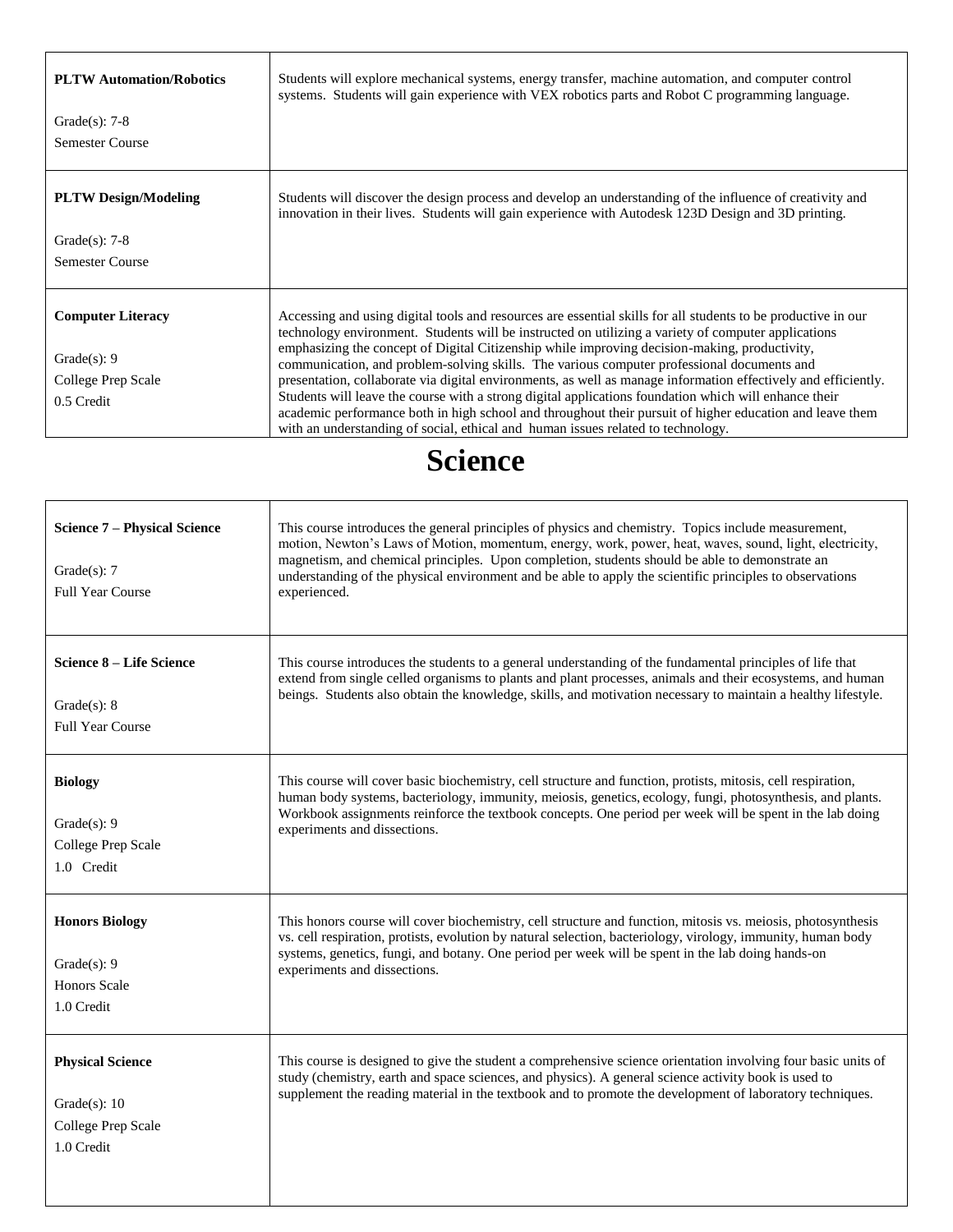| <b>Honors Chemistry</b><br>Grade $(s)$ : 10<br>Honors Scale<br>1.0 Credit                  | This chemistry course is designed to introduce the student to a thorough understanding of the facts and<br>principles of modern chemistry. The student is expected to develop critical thinking and problem solving<br>skills that are not only useful in chemistry but in everyday life as well. The main theories and principles<br>(such as energy, structure of matter, chemical reactions, phases of matter, bonding, solutions, kinetics,<br>equilibrium, acids and bases, oxidation and reduction, and nuclear chemistry) are incorporated into the<br>laboratory program which introduces these topics and further validates the results and uses of the theories<br>studied. The laboratory work is an important part of the course because it expands upon the facts, formulas,<br>and principles of chemistry. |
|--------------------------------------------------------------------------------------------|---------------------------------------------------------------------------------------------------------------------------------------------------------------------------------------------------------------------------------------------------------------------------------------------------------------------------------------------------------------------------------------------------------------------------------------------------------------------------------------------------------------------------------------------------------------------------------------------------------------------------------------------------------------------------------------------------------------------------------------------------------------------------------------------------------------------------|
| <b>Chemistry</b><br>Grade(s): $10-11$<br>College Prep Scale<br>1.0 Credit                  | Chemistry is a study of the composition and structure of matter. The structure of the atom will be studied<br>with emphasis on the arrangement of electrons in elements from the periodic table. Atomic symbols,<br>chemical formulas and properties of substances will be studied along with their physical characteristics.<br>The chemical composition which results from bonding will be expressed in equations and mass<br>relationships. Types of chemical reactions, stoichiometry, and the gas laws will also be examined.<br>Laboratory work will be performed with acquired concepts and ideas will be communicated in written lab<br>reports.                                                                                                                                                                  |
| <b>Honors Physics</b><br>Grade $(s)$ : 11<br><b>Honors Scale</b><br>1.0 Credit             | Honors Physics is a first year course investigating the nature of the physical world, including mechanics<br>(motion and forces), electricity/magnetism, and wave theory (sound and light). Students will develop ideas<br>through discussion, lab activities, and projects. Students should expect to use these ideas to solve problems,<br>and to express these ideas in writing. Basic skills in grammar and writing are also required. Students<br>considering an AP science course or a science related field in college should take this course.                                                                                                                                                                                                                                                                    |
| <b>Environmental Science</b><br>Grade $(s)$ : 11-12<br>College Prep Scale<br>1.0 Credit    | Environmental Science is the study of the components of our surroundings, both living and nonliving, and the<br>interactions of these components. This course will help students gain a greater understanding of many of the<br>concepts included in this definition, including air, water, soil, geology, and our relationships as humans to the<br>environment. Students will also be exposed to the currents debates on policies and opinions in regard to the<br>earth and its environment.                                                                                                                                                                                                                                                                                                                           |
| <b>Anatomy &amp; Physiology</b><br>Grade $(s)$ : 11-12<br>College Prep Scale<br>1.0 Credit | This course is designed to give the student an in-depth view of the body's structure (anatomy) and function<br>(physiology). Several body systems will be studied with the aid of surgical videos. The students will be<br>exposed to a variety of the health-care professions. This is primarily a lecture course with the students<br>culminating their work by performing a comparative dissection in the laboratory.                                                                                                                                                                                                                                                                                                                                                                                                  |
| <b>AP Physics C: Mechanics</b><br>Grade $(s)$ : 11<br>AP Scale<br>1.0 Credit               | This is a first year physics course which covers in depth concepts from mechanics. Problem solving is the<br>major component of this course. Topics studied include: kinematics; Newton's laws of motion; work, energy<br>and power; systems of particles; and linear momentum. Students will also study oscillations, gravitation,<br>circular motion, and rotation. Students should expect to use the concepts covered in an integrated fashion.<br>Excellent math skills are required, including the ability to use derivatives and integrals.                                                                                                                                                                                                                                                                         |
| <b>AP Biology</b><br>Grade $(s)$ : 12<br>AP Scale<br>1.0 Credit                            | AP Biology is the equivalent of a first year university course in general biology. General topics include<br>biological chemistry, cells, energy transformations, molecular biology, molecular genetics, bacteria, protists,<br>fungi, plants, and animals. Each of these topics is related to overall themes such as heredity, evolution,<br>ecology, and bioethics.                                                                                                                                                                                                                                                                                                                                                                                                                                                     |
| <b>AP Chemistry</b><br>Grade $(s)$ : 12<br>AP Scale<br>1.0 Credit                          | AP Chemistry is the equivalent of a general chemistry course typically taken during the first year of college.<br>This course provides an opportunity for further study of general chemical topics in order to prepare the student<br>for future college courses in chemistry or in the various other areas where general chemistry is a prerequisite.<br>Laboratory work and individual work in lab are stressed. Dealing competently with chemical problems is a<br>goal of this course.                                                                                                                                                                                                                                                                                                                                |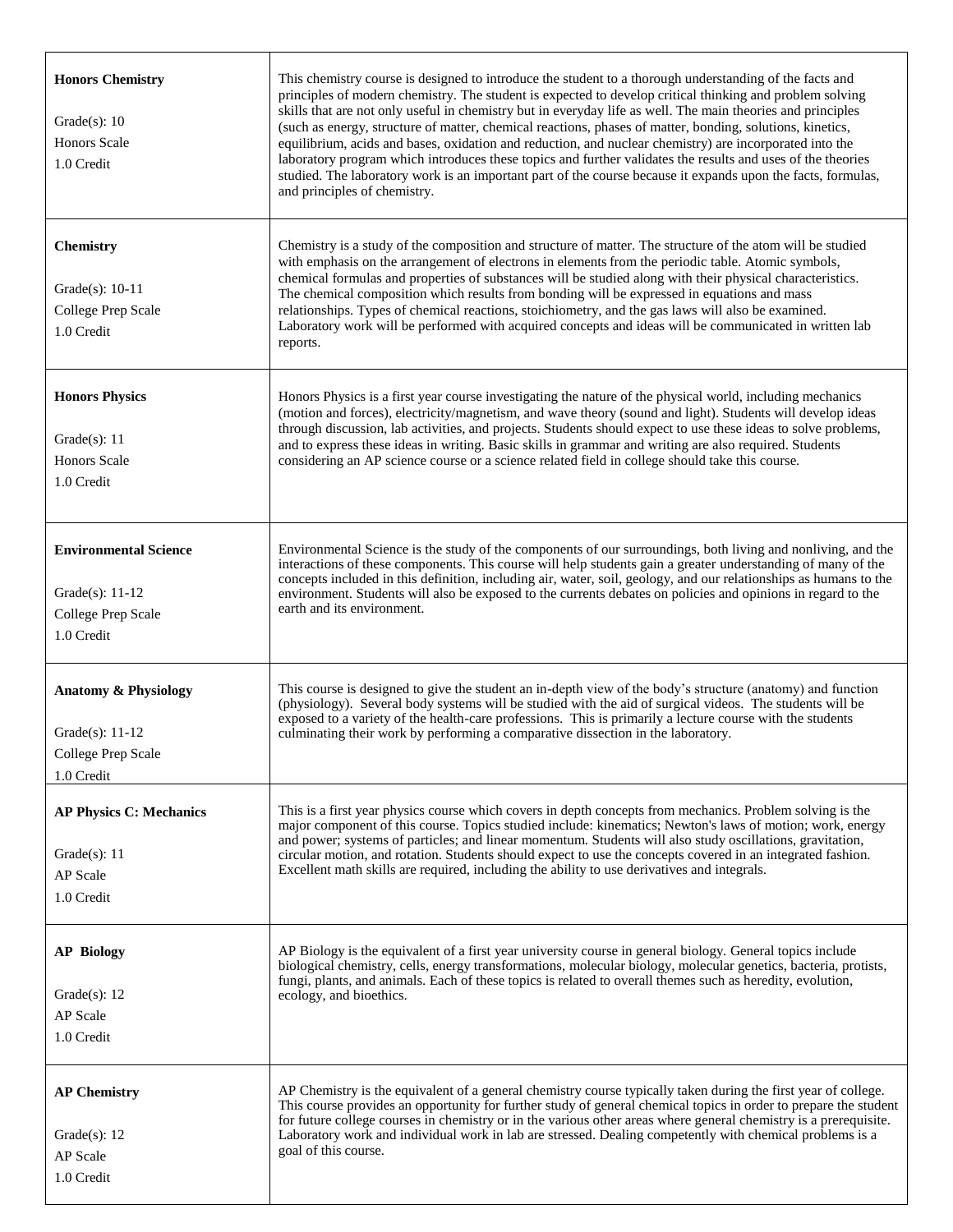| AP Physics C: E&M<br>Grade $(s)$ : 12<br>AP Scale<br>1.0 Credit                                   | This is a second year physics course which covers in depth concepts from electricity and magnetism. Problem<br>solving is the major component of this course. Course topics include: electrostatics; conductors, capacitors<br>and dielectrics; electric circuits; magnetic fields; and electromagnetism. Excellent math skills are required,<br>including the ability to use derivatives and integrals.                                                                                                                                                                                                                                                                                                                                                                                                          |  |  |  |  |
|---------------------------------------------------------------------------------------------------|-------------------------------------------------------------------------------------------------------------------------------------------------------------------------------------------------------------------------------------------------------------------------------------------------------------------------------------------------------------------------------------------------------------------------------------------------------------------------------------------------------------------------------------------------------------------------------------------------------------------------------------------------------------------------------------------------------------------------------------------------------------------------------------------------------------------|--|--|--|--|
| <b>Honors Intro to Computer Science</b><br>Grade(s): $9,11,12$<br>Honors Scale<br>0.5 Credit      | Introduction to Computer Science (ICS) is designed to be implemented as a half-year high school course or<br>two nine- week PLTW Gateway modules. In each module, student teams create an Android interface to<br>solve a problem the team defines. Students learn fundamental computer science (CS) concepts using MIT<br>App Inventor. The course aims to develop computational thinking and build student excitement. Several<br>days in each module are targeted to build career awareness about computing skills in all fields and to<br>improve students' cyber hygiene.                                                                                                                                                                                                                                    |  |  |  |  |
| <b>Game Design</b><br>Grade $(s)$ : 11-12<br>College Prep Scale<br>0.5 Credit                     | This course will give students the theory and practical aspects of the entire game development process.<br>Students will brainstorm a game idea, establish focus, determine the storytelling mode, analyze several<br>games, and document the design and play testing scenarios while developing skills in video game design and<br>development from concept to completion. Students will be expected to review a game, design a board game,<br>write and analyze a game story, and design and implement a 2D game using Game Maker that integrates all<br>issues treated in the course.                                                                                                                                                                                                                          |  |  |  |  |
| <b>Web Design</b><br>Grade(s): 11-12<br>College Prep Scale<br>0.5 Credit                          | WWW Documents will be created using the HTML 5.0 language. An emphasis will be placed on the<br>concepts of document organization, structure, tags and tag attributes, rather than on the use of WYSIWYG<br>editors. Web page styling will be done using the latest in cascading style sheets. Introductory programming<br>concepts will be introduced using the JavaScript programming language                                                                                                                                                                                                                                                                                                                                                                                                                  |  |  |  |  |
| <b>PLTW Intro to Cybersecurity</b><br>Grade(s): 11-12<br>Honors Scale<br>0.5 Credit               | This course introduces the tools and concepts of cybersecurity and encourages students to create solutions<br>that allow people to share computing resources while protecting privacy. Nationally, computational<br>resources ae vulnerable and frequently attached; in Cybersecurity, students solve problems by understanding<br>and closing these vulnerabilities. This course raises students' knowledge of and commitment to ethical<br>computing behavior. It also aims to develop students' skills as consumers., friends, citizens, and employees<br>who can effectively contribute to communities with a dependable cyber-infrastructure that moves and<br>processes information safely.                                                                                                                 |  |  |  |  |
| <b>PLTW Intro to Engineering Design</b><br>Grade(s): $11-12$<br><b>Honors Scale</b><br>0.5 Credit | Students dig deep into the engineering design process, applying math, science, and engineering standards to<br>hands- on projects. They work both individually and in teams to design solutions to a variety of problems<br>using 3D modeling software, and use an engineering notebook to document their work.                                                                                                                                                                                                                                                                                                                                                                                                                                                                                                   |  |  |  |  |
| <b>AP Computer Science A</b><br>Grade(s): $11-12$<br>AP Scale<br>1.0 Credit                       | This course emphasizes programming methodology, algorithms, and data structures. The programming<br>language used will be Java. Applications are used to develop student awareness of the need for particular<br>algorithms and data structures, and to provide topics for programming assignments which students can use to<br>apply their knowledge.                                                                                                                                                                                                                                                                                                                                                                                                                                                            |  |  |  |  |
| <b>AP Computer Science Principles</b><br>Grade(s): $11-12$<br>AP Scale<br>1.0 Credit              | AP CS Principles has been designed as a year-long high school course that fully addresses the seven Big<br>Ideas of computer science and six Computational Thinking Practices as specified by the College Board's AP<br>Computer Science Principles curriculum framework. The lessons and materials used throughout this course<br>incorporate Project-Based Learning (PBL), a pedagogical approach that actively engages students in the<br>educational process, improves retention, and develops problem solving, critical thinking, and group<br>communication skills. Through this collaborative, learner-centric approach, students are encouraged to<br>explore the advantages and societal impact of computational technology while developing their own<br>programming and computational thinking skills. |  |  |  |  |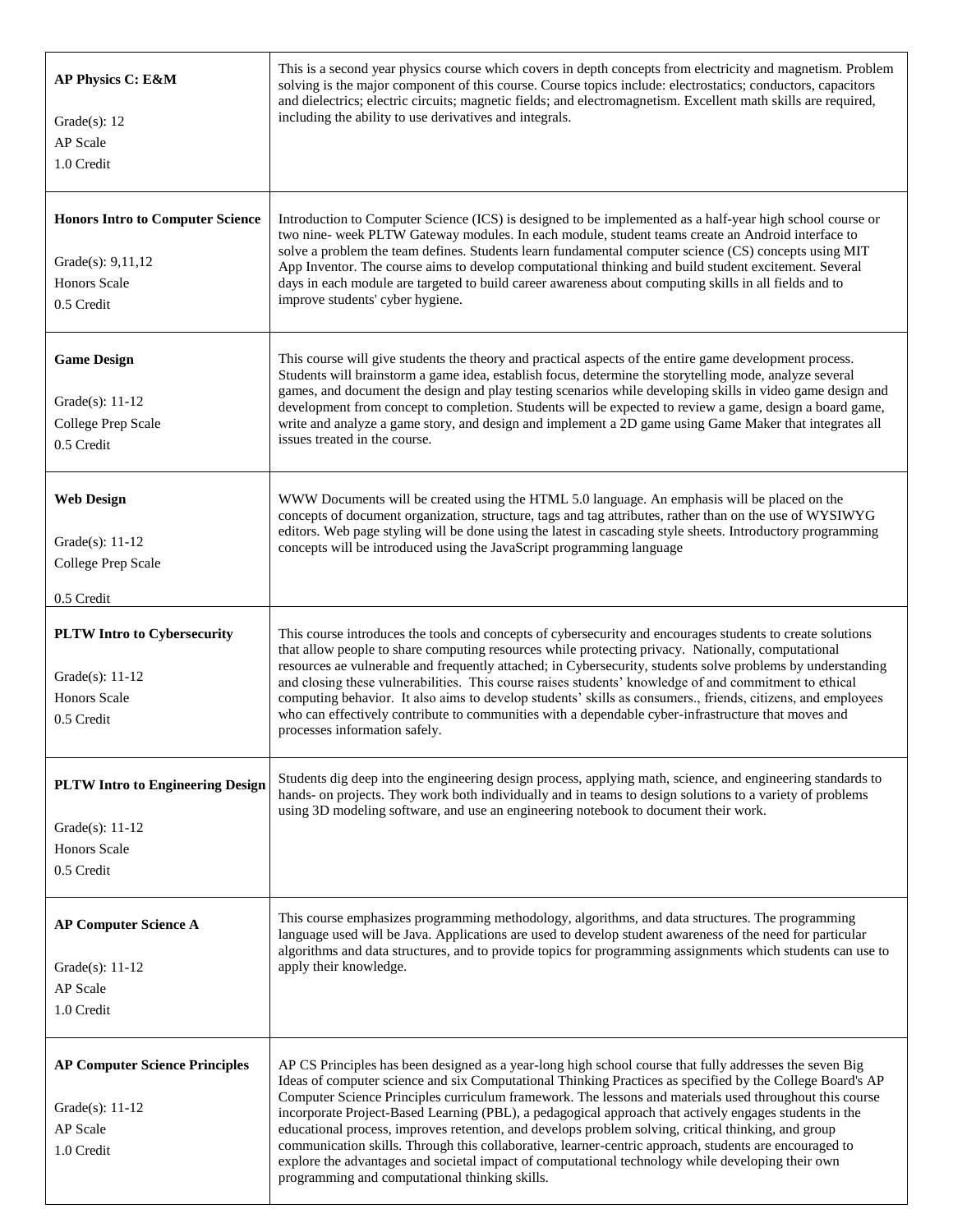#### **Fine Arts**

| Art 7/8<br>Grade $(s)$ : 7-8<br><b>Semester Course</b>                     | This introductory course to the study of design is open to any interested student. It teaches the elements of<br>design which include line, shape, form, value, color, space and texture through a variety of art experiences<br>and media. All divisions emphasize not only the fine arts but also the useful arts. The study of art develops<br>originality, independent thinking and proficiency in creative problem solving.                                                                                                                                 |
|----------------------------------------------------------------------------|------------------------------------------------------------------------------------------------------------------------------------------------------------------------------------------------------------------------------------------------------------------------------------------------------------------------------------------------------------------------------------------------------------------------------------------------------------------------------------------------------------------------------------------------------------------|
| Music 7/8<br>Grade $(s)$ : 7-8<br><b>Semester Course</b>                   | This course is a comprehensive course that will give the students a better understanding and appreciation for<br>the world of speech and the world of drama. Building one's self confidence is a key to success.                                                                                                                                                                                                                                                                                                                                                 |
| Speech & Drama 7/8<br>Grade $(s)$ : 7-8<br><b>Semester Course</b>          | This course will explore various works such as Godspell, James and the Giant Peach, The Wizard of OZ, and<br>Peter Pan. We will discover the influence Disney has had on Broadway and perform scenes from The Lion<br>King, Beauty and the Beast, and The Little Mermaid. The class will be introduced to dramatic, humorous, and<br>duo interpretation. Using plays, stories, and poems students will perform a selection or portion of the piece for<br>the class. We will use Reader's Theatre as a medium to prepare for an introduction to public speaking. |
| <b>Concert Band</b><br>Grade $(s)$ : 7-12<br>Pass/Fail<br>0.5 Credit       | Concert Band is a performing ensemble that produces three to five major concerts each year, with additional<br>performances at various school and community functions. Strong emphasis is placed on teaching<br>fundamental playing techniques. The primary goal for both bands is to promote music literacy through the<br>reading and playing of music.                                                                                                                                                                                                        |
| <b>Marching Band</b><br>Grade $(s)$ : 7-12<br>Pass/Fail<br>0.5 Credit      | The St. Francis Marching Band performs at all St. Francis football games, school functions, area parades,<br>band festivals, and competitions. Emphasis is placed on the quality of both marching and the overall sound<br>of the group. The group is very much performance oriented.                                                                                                                                                                                                                                                                            |
| <b>Chorus</b><br>Grade $(s)$ : 7-12<br>Pass/Fail<br>0.5 Credit             | The St. Francis Men's Chorus is open to any student with an average voice, a good ear, and a strong desire to<br>sing. Chorus produces three to five major concerts each year. Additional performances include various<br>school and community functions. This course is offered outside the regular school schedule.                                                                                                                                                                                                                                            |
| <b>Performing Arts I</b><br>Grade $(s)$ : 9-12<br>Pass/Fail<br>0.25 Credit | Through the Spring Musical production, students will incorporate specialized theatrical terminology<br>accurately and consistently in analyzing dramatic experiences; they will indicate artistic techniques used in<br>planning and performing theatrical work; they will be able to defend their responses to theatre based on<br>personal experience, and they will respect diverse opinions regarding dramatic performances. Moreover,<br>students will synthesize knowledge of the arts through their participation in the creation of a theatrical work.   |
| <b>Performing Arts II</b><br>Grade(s): 9-12<br>Pass/Fail<br>0.25 Credit    | Through the Spring Musical production, students will incorporate specialized theatrical terminology<br>accurately and consistently in analyzing dramatic experiences; they will indicate artistic techniques used in<br>planning and performing theatrical work; they will be able to defend their responses to theatre based on<br>personal experience, and they will respect diverse opinions regarding dramatic performances. Moreover,<br>students will synthesize knowledge of the arts through their participation in the creation of a theatrical work.   |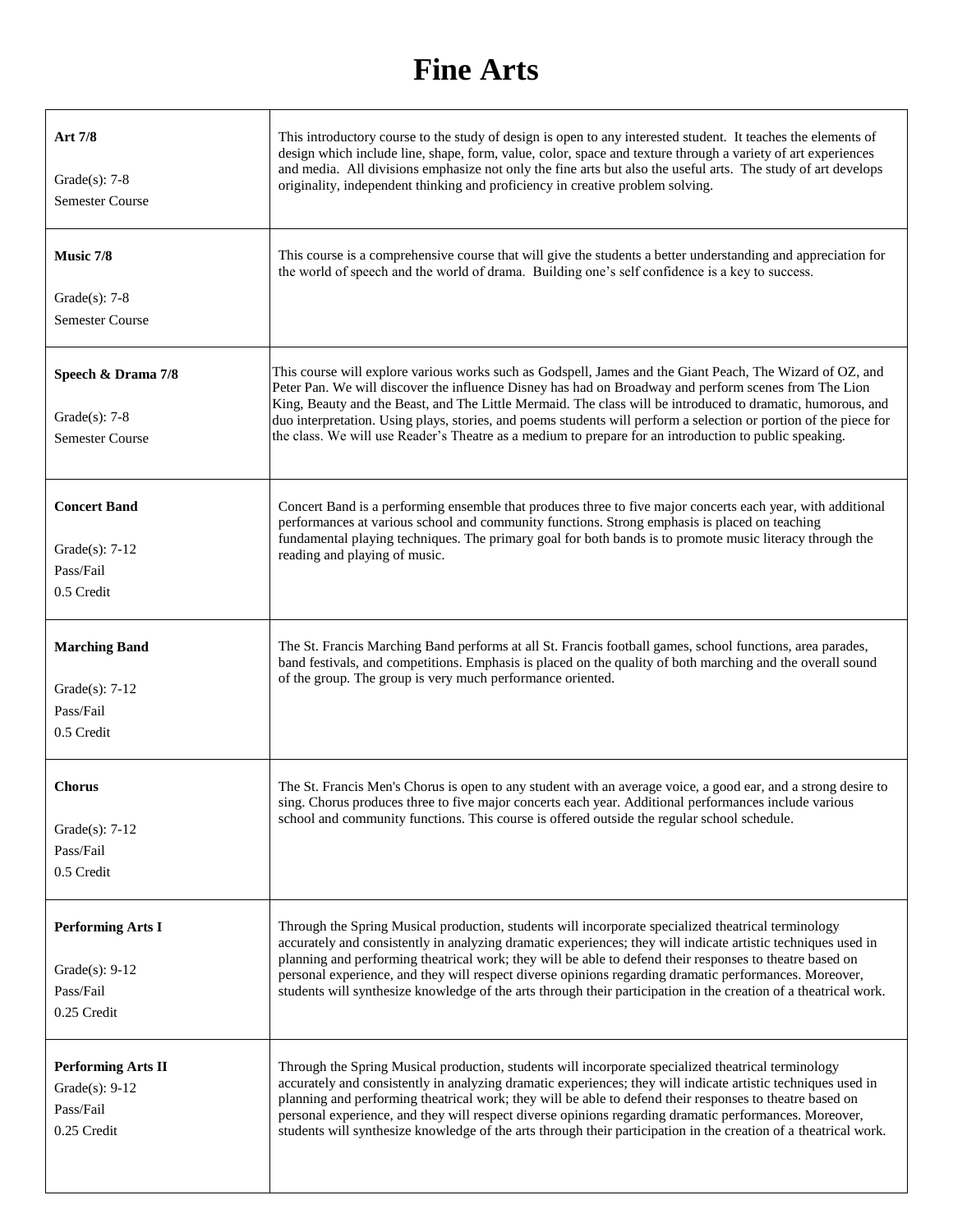| Art I<br>Grade(s): $8-12$<br>College Prep Scale<br>1.0 Credit                     | Art I is a studio-based course emphasizing the development of the skills necessary to produce art in a variety<br>of media. Students will recognize the importance of art across the curriculum and throughout life as they<br>explore the impact of contributions of visual art historically, culturally, socially, and politically. Students<br>will study principles and elements of design. Basic drawing is emphasized early in the year and reinforced<br>throughout the course. Students will learn techniques for drawing realistically as well as working from<br>imagination with a wide range of drawing materials. They will learn painting techniques, colors, color<br>mixing and textures, in both acrylic and watercolor. Students will be acquainted with media of mono-print,<br>woodblock, and linoleum block printing. Students will learn about sculpture, materials, tools and processes,<br>and will have the opportunity to analyze and interpret relationships and meanings in their own work and that<br>of other artists. |
|-----------------------------------------------------------------------------------|------------------------------------------------------------------------------------------------------------------------------------------------------------------------------------------------------------------------------------------------------------------------------------------------------------------------------------------------------------------------------------------------------------------------------------------------------------------------------------------------------------------------------------------------------------------------------------------------------------------------------------------------------------------------------------------------------------------------------------------------------------------------------------------------------------------------------------------------------------------------------------------------------------------------------------------------------------------------------------------------------------------------------------------------------|
| Art II<br>Grade $(s)$ : 9-12<br>College Prep Scale<br>1.0 Credit                  | Art 2 is a continuation of Art I, with a focus on the deliberate use of the elements and principles of design.<br>Drawing skills will be honed. Art vocabulary and artists will be introduced involving various tools,<br>techniques, mediums and processes. Students will study several art history periods and will focus on creating<br>realistic and abstract compositions with emphasis on creative expression. Students will also complete several<br>research projects throughout the year, including reading, writing and sketchbook assignments.                                                                                                                                                                                                                                                                                                                                                                                                                                                                                            |
| Art III<br>Grade(s): $10-12$<br>College Prep Scale<br>0.5 Credit                  | Independent Study is an upper level elective art course intended to be an extension of the curriculum of the<br>Art Department. Furthering knowledge of the concepts of design, elements and principles of art and more. It<br>provides the student with an opportunity to pursue/research a subject in more depth and in a more<br>independent manner than would be possible in a traditional course. At the end of each quarter the student<br>will be required to turn in 6 completed projects for a total of 24 pieces. Independent study students work at<br>their own pace, choose their own subjects, and are responsible for monitoring their own progress in terms of<br>meeting the goals that they and the teacher establish for them at the beginning of each 9-week grading<br>period. Requires a teacher signature.                                                                                                                                                                                                                    |
| <b>Graphic Design I</b><br>Grade(s): $11-12$<br>College Prep Scale<br>0.5 Credit  | In this course, students will study the field of computer art and illustration using the latest Adobe software.<br>Students will explore topics in: printing and scanning, such as color management and high resolution print<br>media; development of page layouts that combine text and graphics; development of digital photography<br>skills; and techniques in Illustrator and Photoshop.                                                                                                                                                                                                                                                                                                                                                                                                                                                                                                                                                                                                                                                       |
| <b>Graphic Design II</b><br>Grade(s): $11-12$<br>College Prep Scale<br>0.5 Credit | Graphic Design II is a continuation of Graphic Design I. Students will more deeply explore the interaction<br>of text and image. They will become more independent in their use of components of graphic<br>communication and develop a higher level of craftsmanship. Students will create independent, visual and<br>creative solutions to typical problems faced by graphic designers. They will be expected to expand their<br>proficiency in all aspects of the design process, including creative brainstorming, conceptualizing, critical<br>thinking, collaboration, and presentation, along with the use of design programs. Requires Mrs. Austin's<br>approval and signature.                                                                                                                                                                                                                                                                                                                                                              |
| <b>Public Speaking</b><br>Grade(s): $11-12$<br>College Prep Scale<br>0.5 Credit   | This course will provide the fundamentals of speech preparation and delivery based on the five canons of<br>rhetorical composition. A minimum (6-8) number of speeches (2-10 minutes in length) will be required.<br>Topics include demonstration, visual-aids, reporting, and special occasion speeches. Impromptu delivery<br>techniques, debate, public reading, and memorization will also be included                                                                                                                                                                                                                                                                                                                                                                                                                                                                                                                                                                                                                                           |
| <b>History of Film</b><br>Grade $(s)$ : 11-12<br>College Prep Scale<br>0.5 Credit | Movies are very common in this country. Due to the development of videos, DVDs, Netflix and You Tube,<br>we have a plethora of films to choose from that we can watch at home. We will be studying what happens<br>when we watch a film and how the filmmaker makes us feel different emotions. Why do we watch the same<br>movie hundreds of times and why some sequels are really bad and why do some make millions of dollars?<br>Why is the storyline so important to the success of the movie and how literature to film can be so successful<br>like HARRY POTTER and THE HUNGER GAMES? The importance of making historical films like<br>LINCOLN, ARGO or TWELVE YEARS A SLAVE will be explored along with the influence DISNEY has<br>had on the evolution of animated film.                                                                                                                                                                                                                                                                 |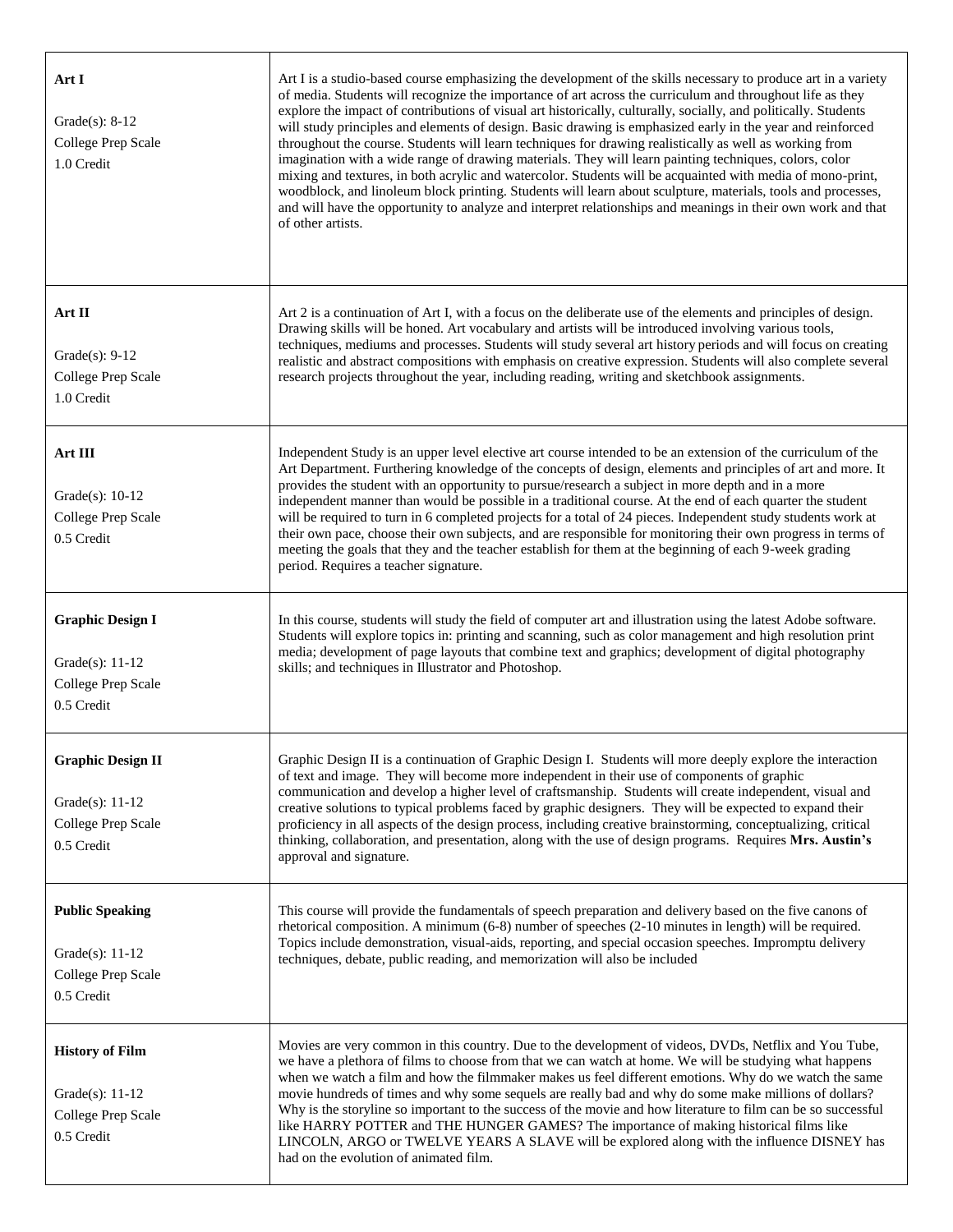| <b>History of Musical Theatre</b><br>Grade $(s)$ : 11-12<br>College Prep Scale<br>0.5 Credit | This course will explore the history of the great white way, starting with some of the earliest forms of<br>musical theatre, which has grown into what we know better today as Broadway. We will be studying how<br>musical theatre has changed our lives over the years and the today's culture. Why some musicals are huge<br>Broadway spectaculars like HAMILTON and RENT and why do others only last a short time on the<br>Broadway stage. How the likes of Andrew Lloyd Webber and Stephen Sondheim have influenced what we<br>see on the stage today? Comparing why some Broadway musicals make a great movie and others don't. The<br>influence DISNEY has had on the shows you see on Broadway today will also be reviewed. The importance<br>of the book to a Broadway musical and how the idea of a show becomes a reality is also examined. |
|----------------------------------------------------------------------------------------------|---------------------------------------------------------------------------------------------------------------------------------------------------------------------------------------------------------------------------------------------------------------------------------------------------------------------------------------------------------------------------------------------------------------------------------------------------------------------------------------------------------------------------------------------------------------------------------------------------------------------------------------------------------------------------------------------------------------------------------------------------------------------------------------------------------------------------------------------------------|
| <b>Yearbook</b><br>Grade $(s)$ : 11-12<br>College Prep Scale<br>1.0 Credit                   | Students who take this course will learn the language of publishing, be proficient at desktop publishing, and<br>develop skills to analyze journalistic work. Yearbook students will (1) learn to conduct interviews and to<br>accurately quote outside sources; (2) develop an eye for what is newsworthy and research events and people<br>to obtain accurate and interesting information; (3) write, revise and edit copy; (4) write headlines, sub -<br>headlines, kickers, side -bars and captions; (5) design and complete spreads using publishing software; (6)<br>recognize quality photos as well as take and crop photos; (7) collaborate on design and theme; (8) learn to<br>appreciate quality journalism; (9) meet publishing deadlines. Requires Mrs. Austin's signature and<br>approval.                                               |
| <b>AP Studio Art</b><br>Grade $(s)$ : 12<br><b>AP</b> Scale<br>1.0 Credit                    | The AP Studio Art course is for students interested in a rigorous and focused study in art. Students will<br>develop a quality portfolio that demonstrates a mastery of concept, composition, and execution in 2D design.<br>This course is based on a student creating a body of work that demonstrates quality, concentration and<br>breadth. The portfolio will include 12 pieces of a breadth and 12 pieces of a concentration. This portfolio<br>will be submitted to the College Board for college credit.                                                                                                                                                                                                                                                                                                                                        |

## **Health and Physical Education**

| Health/PE 7/8<br>Grade $(s)$ : 7/8<br><b>Semester Course</b>     | This course will introduce students to the importance of team play and skills necessary in playing team<br>sports. Students will focus on proper warm up and what it takes to be ready for team and individual play.<br>Activities include: soccer, speedball, touch football, kickball, softball, Ultimate Frisbee, basketball,<br>volleyball, dodgeball, floor hockey, and table tennis. Individually, students will complete the Presidential<br>Youth Fitness Program tests and work on lower back stretching. Students will be introduced in Health to<br>safety and first aid, CPR and the use of an AED. Students will discuss diet and healthy living lifestyles.<br>Students will also be introduced and discuss drug abuse.                                                                                                                                                                                                                                    |
|------------------------------------------------------------------|--------------------------------------------------------------------------------------------------------------------------------------------------------------------------------------------------------------------------------------------------------------------------------------------------------------------------------------------------------------------------------------------------------------------------------------------------------------------------------------------------------------------------------------------------------------------------------------------------------------------------------------------------------------------------------------------------------------------------------------------------------------------------------------------------------------------------------------------------------------------------------------------------------------------------------------------------------------------------|
| PE I<br>Grade $(s)$ : 9<br>College Prep Scale<br>0.25 Credit     | Students will be given a letter grade in accordance to their overall performance in physical activity,<br>knowledge of content, (will have written tests), skill development of a particular activity and participation on<br>a day to day basis. Our students will be asked to write and research various sport activities in conjunction<br>with our English department. Students will learn about using a MLA format in writing and researching their<br>paper. The idea of given a written test over rules and regulations makes it possible for students to better<br>understand each and every activity that is planned. Skill testing gives will be given with the end result in<br>students getting better at a skill as the class progresses in game activity. Students will not only be able to<br>perform the sill but explain it as well.                                                                                                                    |
| PE II<br>Grade $(s)$ : 10<br>College Prep Scale<br>$0.25$ Credit | This course is designed for students to gain a greater understanding of life-long aerobic activity in<br>swimming. The students will also acquire skills and knowledge in safety and first aid and the knowledge in<br>saving a life, if a person is having a cardiac arrest or heart attack. I am also an Authorized Provider through<br>the American Red Cross. Students can become certified in CPR/AED for the Professional, or choose to<br>become a certified lifeguard. These skills and testing takes place during regular school day classes. If a<br>student can't swim, he will be instructed in learning survival skills in deep water, and also instructed in<br>learning basic concepts in learning how to swim. Our lifeguarding program has been very successful in<br>helping sophomores get a chance for summer full time employment throughout the Toledo vicinity. Both<br>certifications are good for two years and then a student must re-certify. |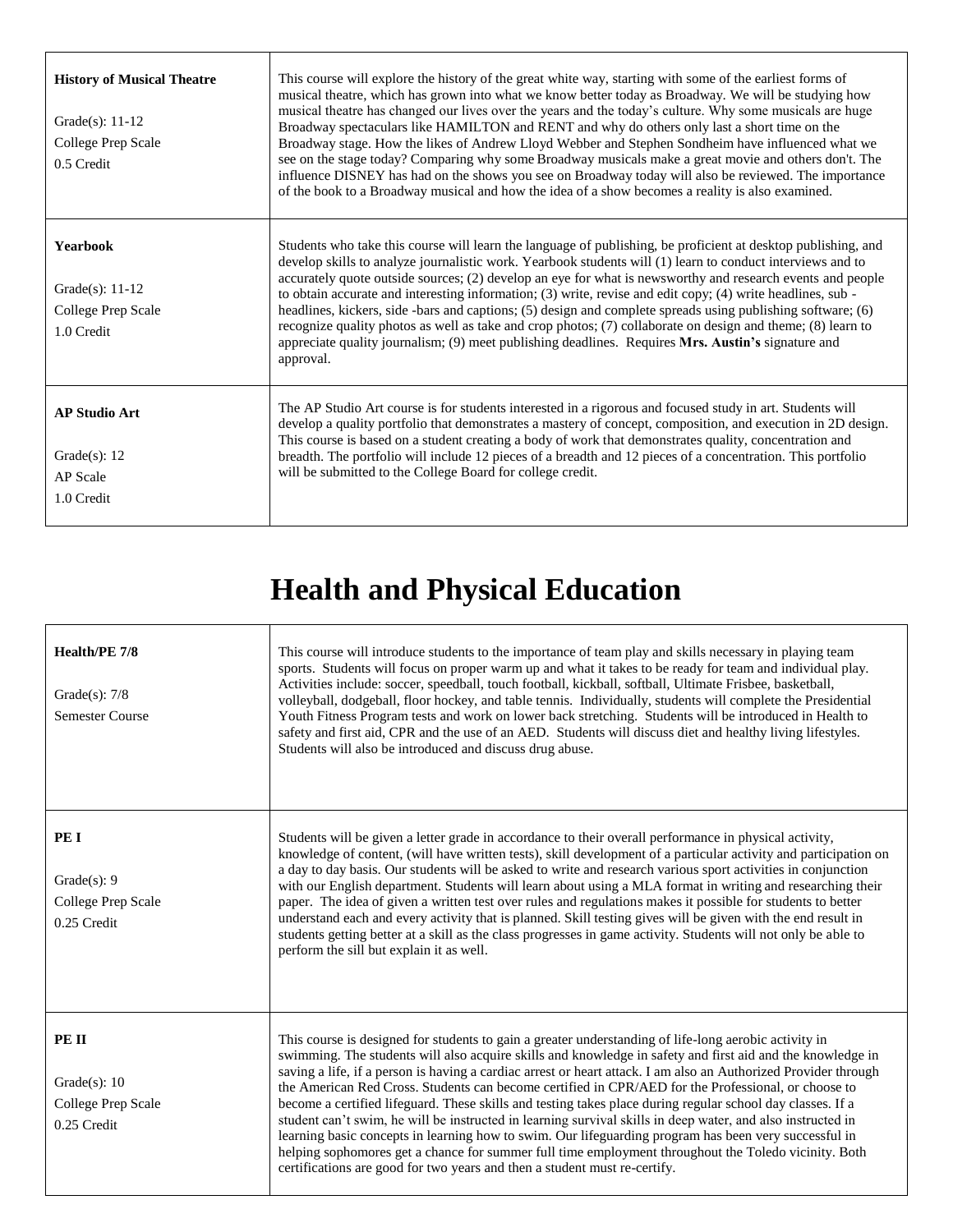| <b>Health</b><br>Grade $(s)$ : 10<br>College Prep Scale<br>0.5 Credit | Eight major topics covered in this comprehensive course are: human lifestyles, total fitness, strength and<br>conditioning, mental health and behavior, drug abuse, human sexuality, first aid and safety, and decisions<br>that affect a lifetime of good health.                                                                                                                                                                                           |
|-----------------------------------------------------------------------|--------------------------------------------------------------------------------------------------------------------------------------------------------------------------------------------------------------------------------------------------------------------------------------------------------------------------------------------------------------------------------------------------------------------------------------------------------------|
| <b>PE3</b><br>Grade(s): $11-12$<br>College Prep Scale<br>0.5 Credit   | This course is designed for juniors and seniors who have successfully completed Physical Education 1 and 2.<br>The course will emphasize: (1) enhancing physical fitness and improving physical skill through<br>cardiovascular cross-training and exercises including endurance, strength, flexibility, and conditioning<br>activities; (2) body awareness; and (3) life-long participation in physical fitness and its importance to overall<br>wellbeing. |

## **College Credit Plus**

| <b>UT Intro to Engineering</b> | 12        | AP | 1.0<br>credit |
|--------------------------------|-----------|----|---------------|
| <b>UT Intro to Business</b>    | $11 - 12$ | AP | 1.0<br>credit |
| UT Intro to Health Careers     | $11 - 12$ | AP | 1.0<br>credit |
| UT Intro to Law                | $11 - 12$ | AP | 1.0<br>credit |

**Other**

| <b>College Vision</b> | $11-10$ | Pass Fail | 0.25<br>credit   |
|-----------------------|---------|-----------|------------------|
| <b>Teacher Aide</b>   | 12      | Pass Fail | $0.25$<br>credit |